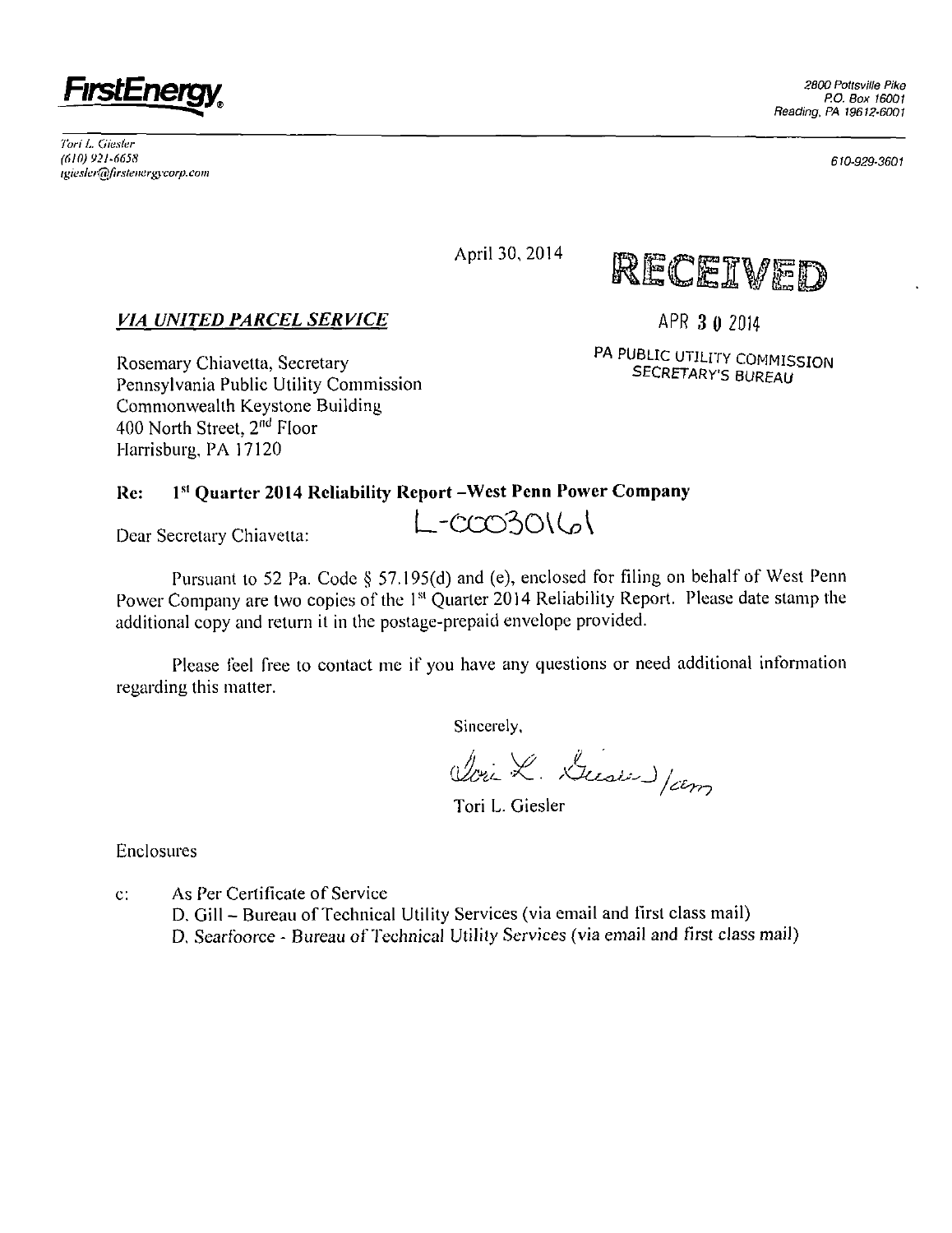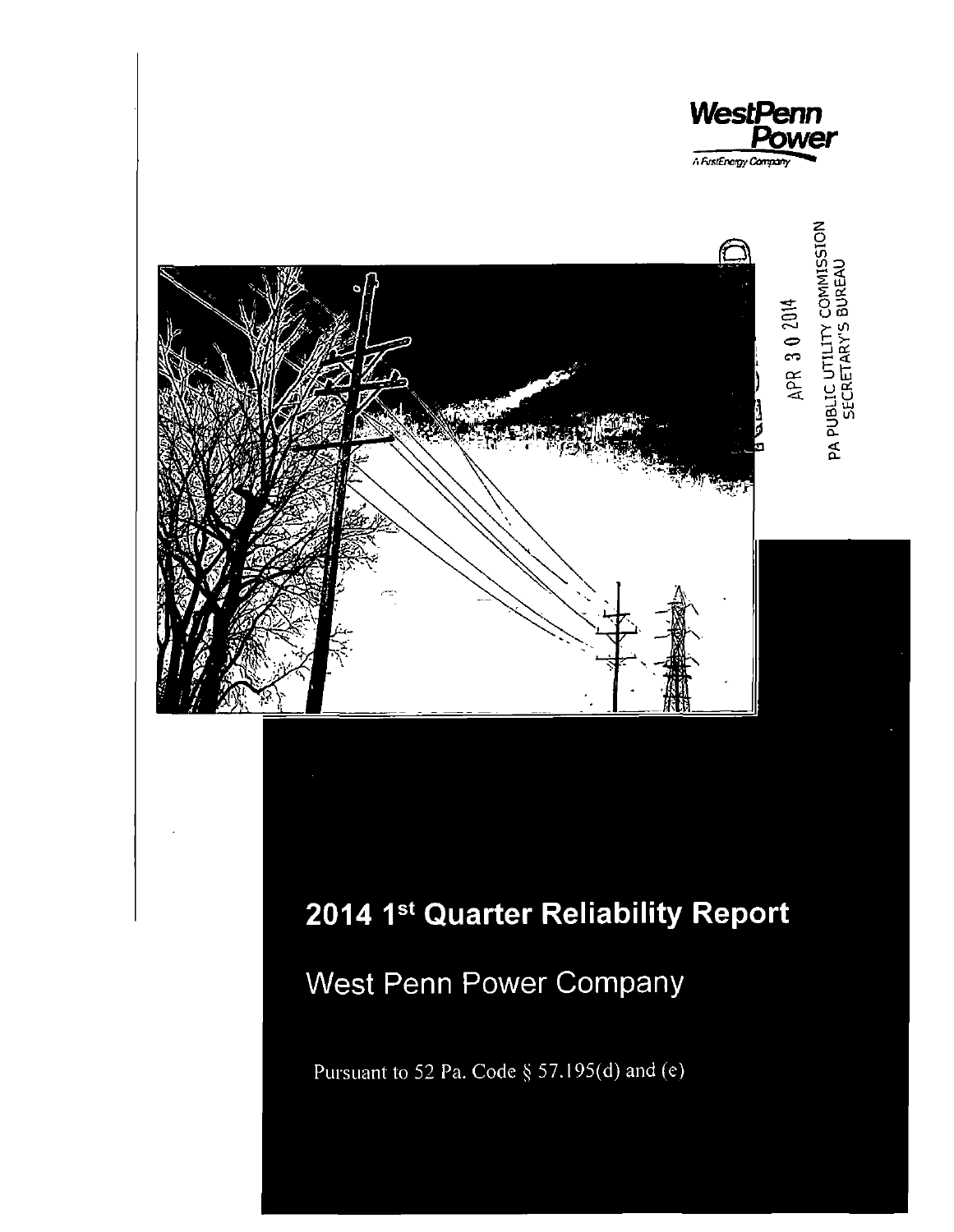# **l s l Quarter 2014 Reliability Report - West Penn Power Company**

*Section 57.195(e)(1): A descriplion of each major event that occurred during the preceding quarter, including the time and duration of the event, the numher of customers affected, the cause of the event and any modified procedures adopted in order to avoid or minimize the impact of similar events in the future'.* 

### *Major Events*

West Penn Power did not experience any major events during the reporting period ending March 31, 2014.

<sup>1</sup> For purposes of this report, all reliability reporting is based upon the Pennsylvania Public Utility Commission's definitions for momentary outages and major events pursuant to 52 Pa. Code § 57.192.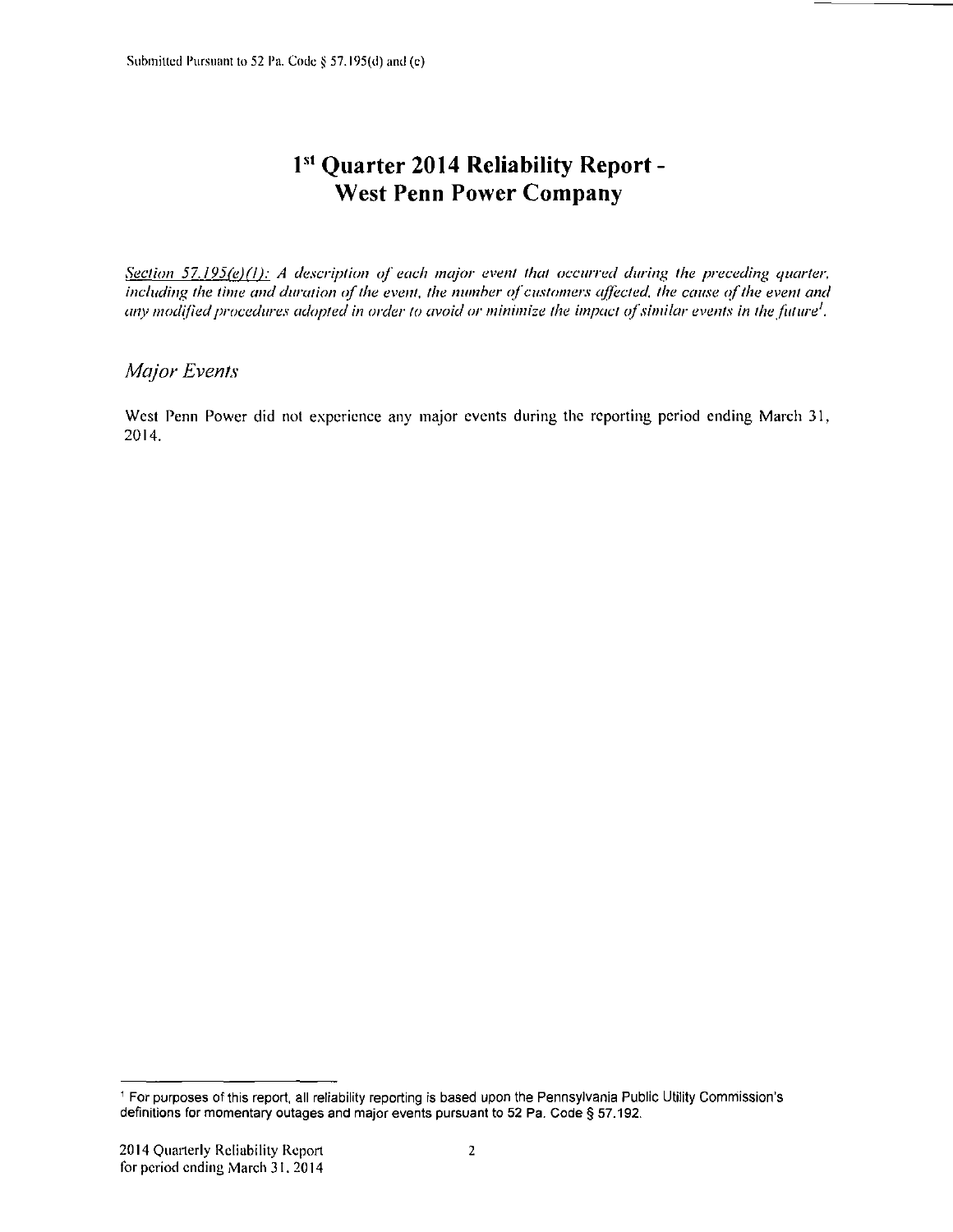*Section 57.195(e)(2): Rolling 12-month reliability index values (SAIFI, CAIDI, SAIDI, and if available MAIFI) for the EDC's service territory for the preceding quarter. The report shall include the data used* in calculating the indices, namely the average number of customers served, the number of sustained *customer interruptions, the number of customers affected, and the customer minutes of interruption. If MAIFI<sup>2</sup> values are provided, the report shall also include the number of customer momentary intermplions.* 

*Reliability Index Values* 

| 731 F.G<br>h m<br>10.2014                          |             | <b>West Penn Power</b> |                 |  |  |  |  |
|----------------------------------------------------|-------------|------------------------|-----------------|--|--|--|--|
| (12-Mo Rolling)                                    | Benchmark   | 12-Month<br>Standard   | 12-Month Actual |  |  |  |  |
| <b>SAIFI</b>                                       | 1.05        | 1.26                   | 1.19            |  |  |  |  |
| <b>CAIDI</b>                                       | 170         | 204                    | 182             |  |  |  |  |
| <b>SAIDI</b>                                       | 179         | 257                    | 216             |  |  |  |  |
| Customers Served <sup>3</sup>                      |             | 712,785                |                 |  |  |  |  |
| <b>Number of Sustained</b><br><b>Interruptions</b> |             | 11,357                 |                 |  |  |  |  |
| <b>Customers Affected</b>                          | 846,685     |                        |                 |  |  |  |  |
| <b>Customer Minutes</b>                            | 153,856,136 |                        |                 |  |  |  |  |

<sup>2</sup> MAIFI values are not available

<sup>&</sup>lt;sup>3</sup> Represents the average number of customers served during the reporting period.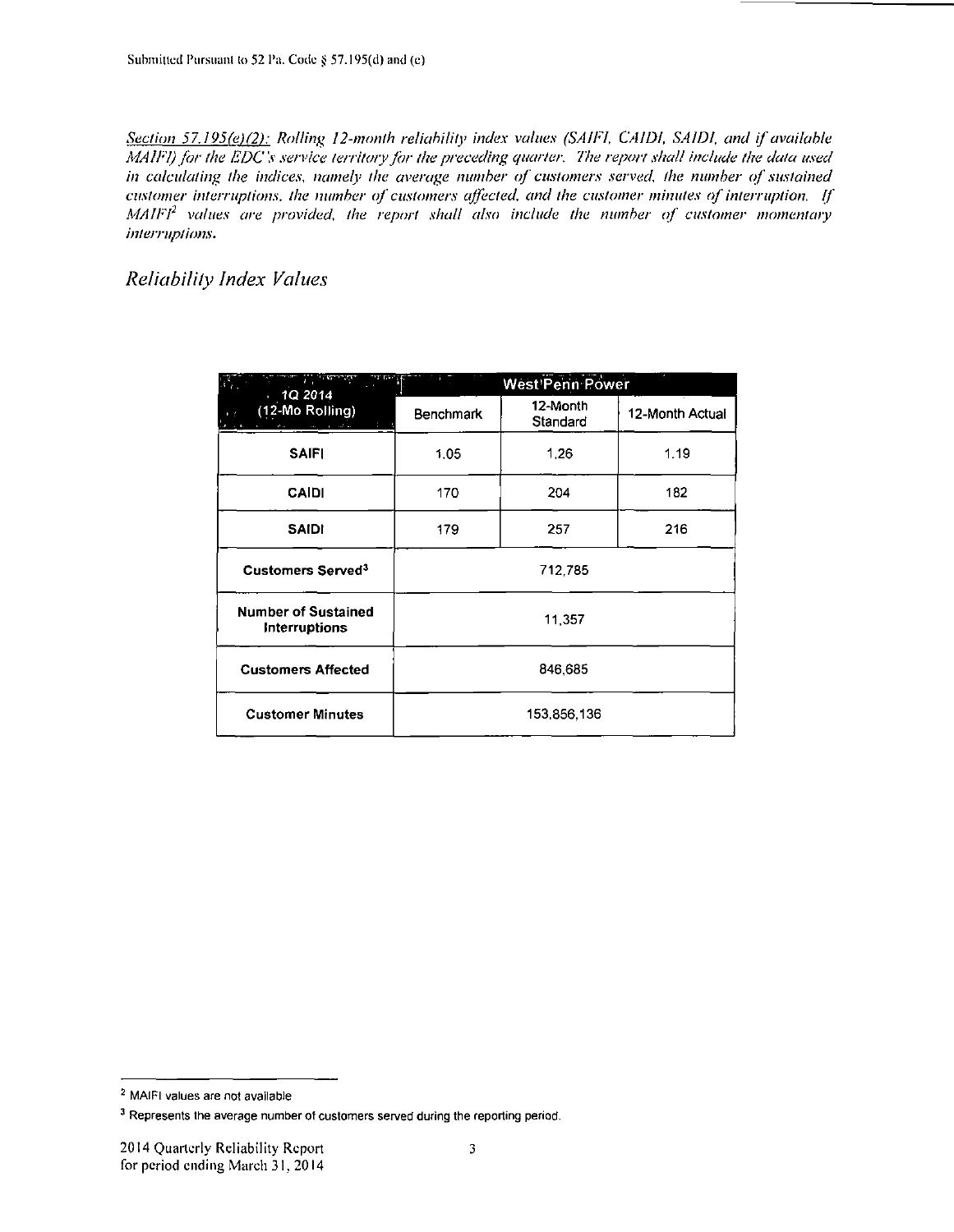*Section 57.195(e)(3): Rolling 12-month reliability index values (SAIFI, CAIDI. SAIDI. and if available, MAIFI)* and other pertinent information such as customers served, number of interruptions, customer *minutes interrupted, number of lockouts, and so forth, for the worst performing 5% of the circuits in the system. An explanation of how the EDC defines its worst performing circuits shall be included.* 

### *Worst Performing Circuits - Reliability Indices*

The methodology used to identify worst performing circuits is based on both System Average Interruption Frequency Index ("SAIFI") and System Average Interruption Duration Index ("SAIDI"). The methodology consists of the following steps:

- 1. For each circuit calculate a circuit SAIFI using only distribution-caused outages.
- 2. Select the worst 20% of circuits based on the highest circuit SAIFI.
- 3. Rank the selected circuits based on SAIDI using only distribution-caused customer minutes.
- 4. Select 5% of the circuits based on the highest customer minutes. These circuits are then identified as the worst performing circuits.

West Penn Power's ranking of the 5% Worst Performing Circuits are provided in Attachment A lo this report.

 $\bar{1}$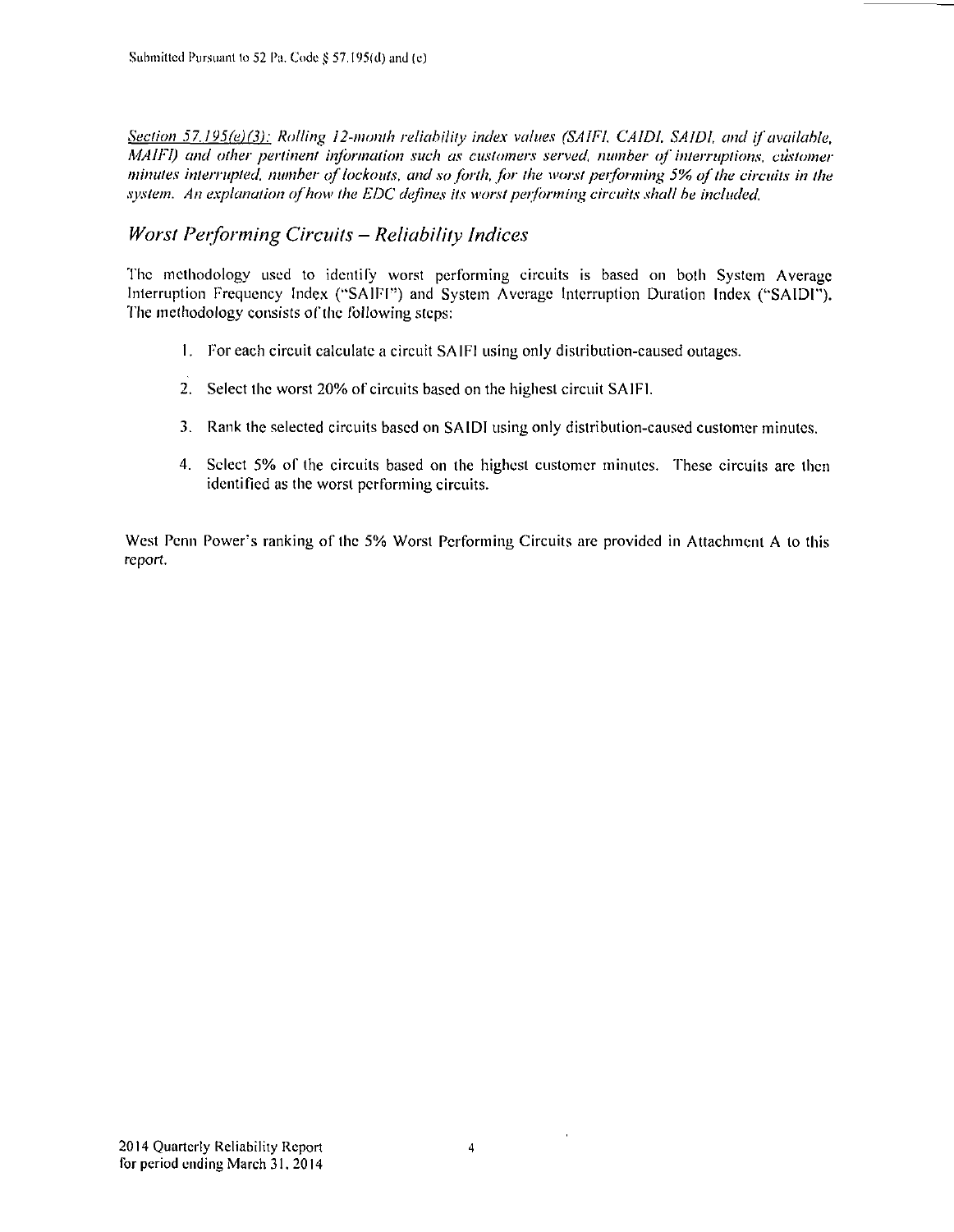*Section 57.195(e)(4): Specific remedial efforts taken and planned for the worst performing 5% of the circuits identified in paragraph (3).* 

## *Worst Performing Circuits - Remedial Action*

West Penn Power's Remedial Actions for its 5% Worst Performing Circuits are provided in Attachment B to this report.

 $\ddot{\phantom{a}}$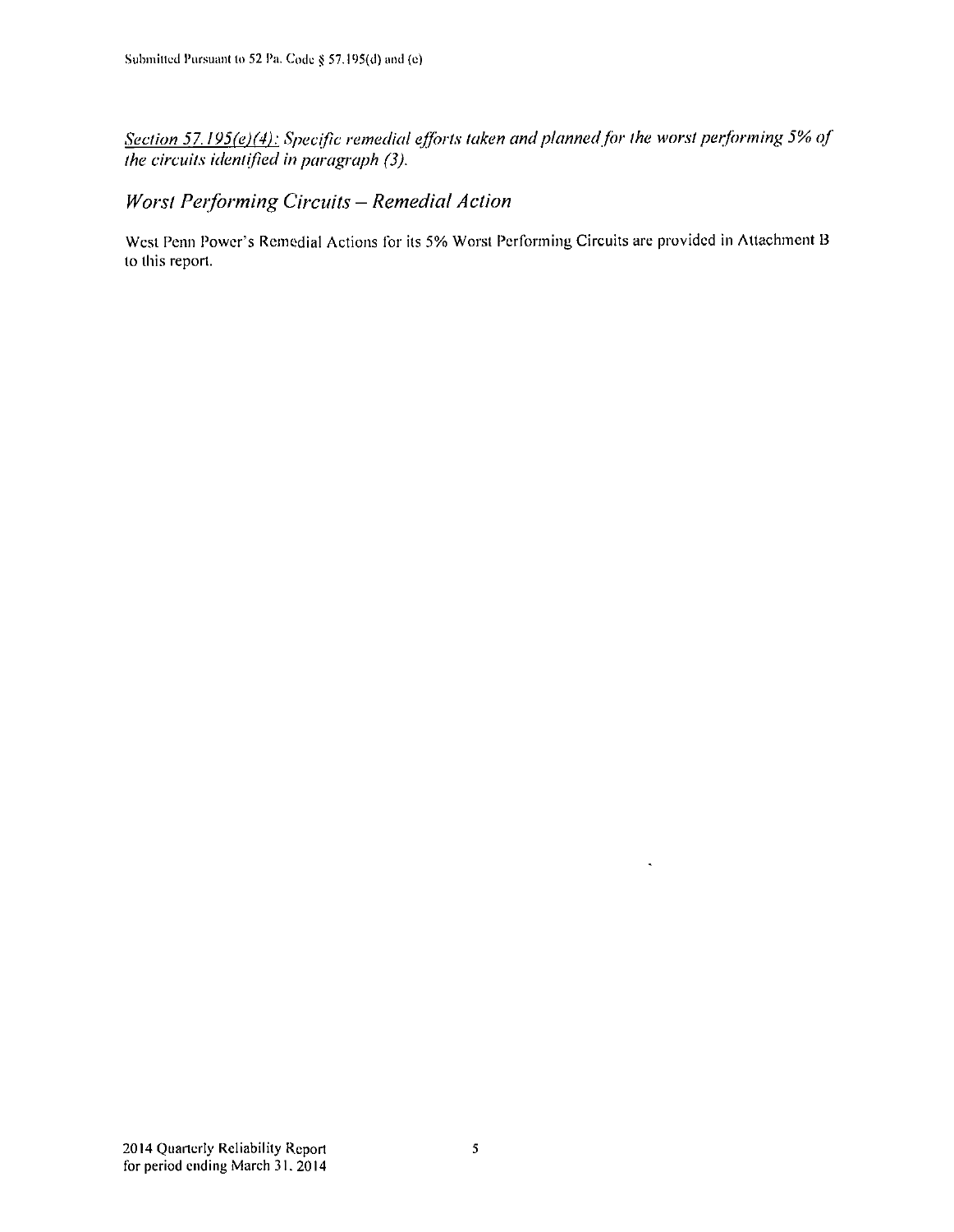*Section 57.195(e)(5): A rolling 12-month breakdown and analysis of outage causes during the preceding quarter, including (he number and percentage of service outages, ihe number of customers interrupted, and customer interruption minutes categorized by outage cause such as equipment failure, animal contact, tree-related, and so forth. Proposed solutions to identified service problems shall he reported.* 

### *Outages by Cause*

#### Outages by Cause - West Penn Power

| $\mathcal{P}^{\text{max}}$ and $\mathcal{P}^{\text{max}}$<br>$\mathcal{L}_{\rm eff}$ and $\mathcal{L}_{\rm eff}$ | İ.<br><b>Outages by Cause</b> |                                                |                                           |         |  |  |  |  |
|------------------------------------------------------------------------------------------------------------------|-------------------------------|------------------------------------------------|-------------------------------------------|---------|--|--|--|--|
| 1st Quarter 2014                                                                                                 | <b>West Penn Power</b>        |                                                |                                           |         |  |  |  |  |
| 12-Month Rolling                                                                                                 |                               |                                                |                                           |         |  |  |  |  |
| Cause                                                                                                            | Customer<br><b>Minutes</b>    | Number of<br><b>Sustained</b><br>Interruptions | % Based on<br>Number of<br><b>Outages</b> |         |  |  |  |  |
| <b>EQUIPMENT FAILURE</b>                                                                                         | 24, 168, 603                  | 2,418                                          | 168,492                                   | 21.29%  |  |  |  |  |
| <b>UNKNOWN</b>                                                                                                   | 16,648,228                    | 1,825                                          | 111,644                                   | 16.07%  |  |  |  |  |
| <b>TREES OFF ROW-TREE</b>                                                                                        | 51,793,990                    | 1,665                                          | 143,472                                   | 14.66%  |  |  |  |  |
| <b>FORCED OUTAGE</b>                                                                                             | 12,702,978                    | 1,254                                          | 158,875                                   | 11.04%  |  |  |  |  |
| <b>LINE FAILURE</b>                                                                                              | 18,235,562                    | 1,081                                          | 77,631                                    | 9.52%   |  |  |  |  |
| ANIMAL                                                                                                           | 2,058,087                     | 1,023                                          | 23,692                                    | 9.01%   |  |  |  |  |
| <b>TREES OFF ROW-LIMB</b>                                                                                        | 6,286,789                     | 378                                            | 34,830                                    | 3.33%   |  |  |  |  |
| <b>VEHICLE</b>                                                                                                   | 6,330,458                     | 346                                            | 46,852                                    | 3.05%   |  |  |  |  |
| <b>TREES ON ROW</b>                                                                                              | 4,857,145                     | 323                                            | 17,675                                    | 2.84%   |  |  |  |  |
| <b>TREES - SEC/SERVICE</b>                                                                                       | 226,009                       | $\overline{235}$                               | 570                                       | 2.07%   |  |  |  |  |
| <b>TREES/NOT PREVENTABLE</b>                                                                                     | 3,637,755                     | 214                                            | 15,516                                    | 1.88%   |  |  |  |  |
| <b>BIRD</b>                                                                                                      | 467,876                       | 209                                            | 4,305                                     | 1.84%   |  |  |  |  |
| <b>LIGHTNING</b>                                                                                                 | 2,880,683                     | 140                                            | 15,843                                    | 1.23%   |  |  |  |  |
| HUMAN ERROR - NON-COMPANY                                                                                        | 1,532,937                     | 102                                            | 12,447                                    | 0.90%   |  |  |  |  |
| UG DIG-UP                                                                                                        | 78,610                        | 32                                             | 466                                       | 0.28%   |  |  |  |  |
| <b>OVERLOAD</b>                                                                                                  | 472,116                       | $\overline{22}$                                | 3,669                                     | 0.19%   |  |  |  |  |
| HUMAN ERROR - COMPANY                                                                                            | 165,820                       | 20                                             | 4,481                                     | 0.18%   |  |  |  |  |
| OBJECT CONTACT WITH LINE                                                                                         | 62,079                        | $\overline{15}$                                | 204                                       | 0.13%   |  |  |  |  |
| <b>VANDALISM</b>                                                                                                 | $\overline{17,945}$           | $\overline{13}$                                | $\overline{76}$                           | 0.11%   |  |  |  |  |
| <b>CUSTOMER EQUIPMENT</b>                                                                                        | 183,274                       | $\overline{10}$                                | 884                                       | 0.09%   |  |  |  |  |
| <b>FIRE</b>                                                                                                      | 35,899                        | $\overline{\mathbf{8}}$                        | 149                                       | 0.07%   |  |  |  |  |
| OTHER ELECTRIC UTILITY                                                                                           | 772,695                       | $\overline{6}$                                 | 3,529                                     | 0.05%   |  |  |  |  |
| PREVIOUS LIGHTNING                                                                                               | 137,787                       | $\overline{\bf{4}}$                            | 798                                       | 0.04%   |  |  |  |  |
| <b>SWITCHING ERROR</b>                                                                                           | 16,516                        | 4                                              | 205                                       | 0.04%   |  |  |  |  |
| <b>TREES/PREVENTABLE</b>                                                                                         | 12,705                        | 4                                              | 56                                        | 0.04%   |  |  |  |  |
| <b>WIND</b>                                                                                                      | 47,975                        | $\overline{\mathbf{3}}$                        | 20                                        | 0.03%   |  |  |  |  |
| CONTAMINATION                                                                                                    | 1,425                         | $\overline{2}$                                 | $\overline{9}$                            | 0.02%   |  |  |  |  |
| OTHER UTILITY-NON ELEC                                                                                           | 24,190                        | 1                                              | 295                                       | 0.01%   |  |  |  |  |
| ■●■●■●■ ■■ 15318565136<br>Tôtăl                                                                                  |                               | <b>THE REPORT AND RELEASE STATE</b>            | 846,685                                   | 100100% |  |  |  |  |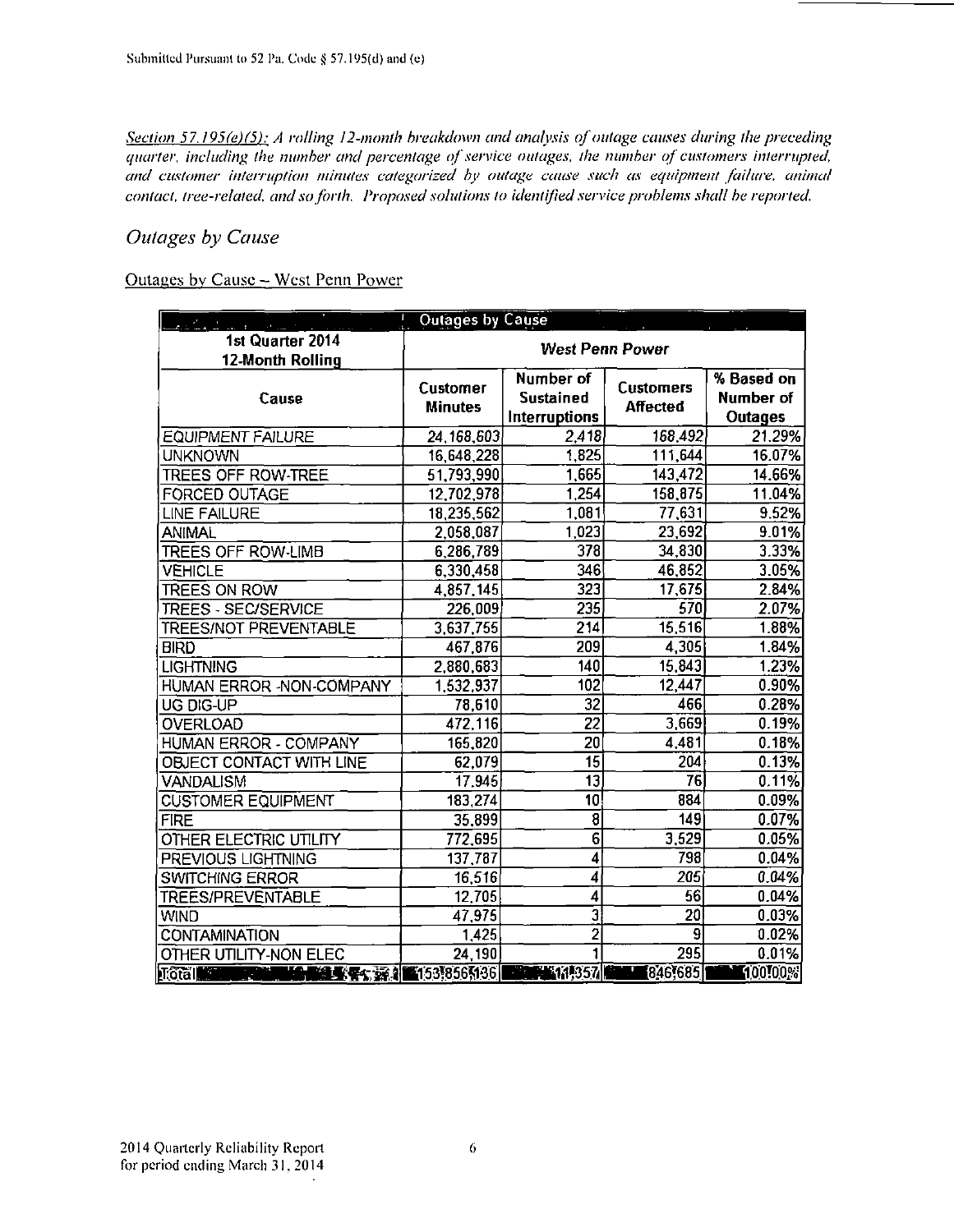#### Proposed Solutions - West Penn Power

#### Equipment Failure

West Penn Power addresses equipment failures using a three-prong approach. The first step is to conduct pole by pole reviews of main line hardware and correct any deficiencies found. The second step is a review of the entire overhead circuit, visiting all locations on a six-year cycle. And the third step is conducting an engineering review and root cause analysis of all distribution circuit lockouts. The number of equipment failures is mitigated through these programs and the follow up corrective actions. In addition, the Engineering Department periodically conducts a multi-operation device review to identify causes and trends of equipment failures and other outage causes. Engineering then plans accordingly lo repair or replace facilities.

#### Unknown

There are numerous events, which are typically transient in nature, that result in outages with an unknown cause. Procedures are in place for field personnel to investigate recurring outages on a specific sectionalizing device. Experience has shown that very few of the outage events classified as unknown are recurrent in nature. West Penn Power also introduced a rool cause analysis process for all circuit lockouts that includes field patrols of all unknown outage causes.

#### Trees Off ROW-Tree

West Penn Power's danger tree program consists of removing, or significantly reducing in height, dead, diseased or damaged trees located outside the boundary of the right-of-way that pose a threat to service reliability or the integrity of the line under any weather condition. In 2012, West Penn Power began a program targeting ash trees impacted by the Emerald Ash Borer. This has been an ongoing effort, and will continue throughout 2014.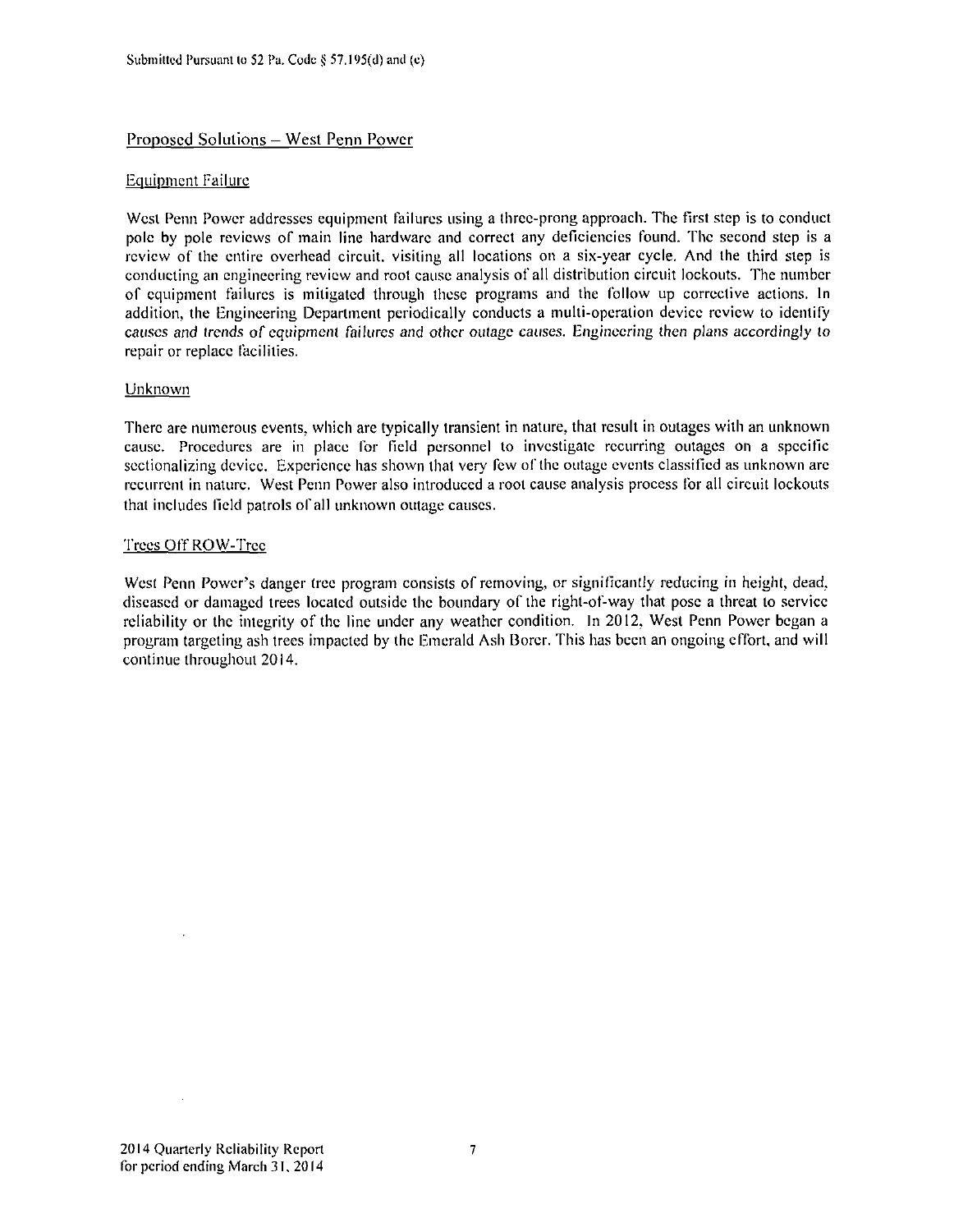*Section 57.195(e)(6): Quarterly and year-to-date information on progress toward meeting transmission*  and distribution inspection and maintenance goals/objectives (for first, second and third quarter reports *only).* 

## *T&D Inspection and Maintenance Programs*

|                     |                                              |              | <b>West Penn Power</b>                               |            |  |  |
|---------------------|----------------------------------------------|--------------|------------------------------------------------------|------------|--|--|
| h" i                | <b>Inspection and Maintenance</b><br>$-2014$ | Planned      | Completed                                            |            |  |  |
|                     |                                              | Annual       | 1Q                                                   | <b>YTD</b> |  |  |
|                     | Transmission (Miles)                         | 166.62       | 20.07                                                | 20.07      |  |  |
| Forestry            | Distribution (Miles)                         | 4 506        | 904                                                  | 904        |  |  |
| Transmission        | <b>Aerial Patrols</b>                        | $\mathbf{2}$ | 0                                                    | 0          |  |  |
|                     | Groundline                                   | $\mathbf 0$  | 0                                                    | 0          |  |  |
|                     | General Inspections                          | 5.880        | 1,470                                                | 1,470      |  |  |
| <b>Substation</b>   | Transformers                                 | 608          | 149                                                  | 149        |  |  |
|                     | <b>Breakers</b>                              | 501          | 33                                                   | 33         |  |  |
|                     | <b>Relay Schemes</b>                         | 160          | 28                                                   | 28         |  |  |
|                     | Capacitors                                   | 1.310        | 1.311                                                | 1.311      |  |  |
| <b>Distribution</b> | Poles                                        | 54,900       | 12,813                                               | 12,813     |  |  |
|                     | Reclosers                                    | 3.789        | 2,694                                                | 2.694      |  |  |
|                     | Radio-Controlled Switches                    |              | West Penn Power has no radio-controlled<br>switches. |            |  |  |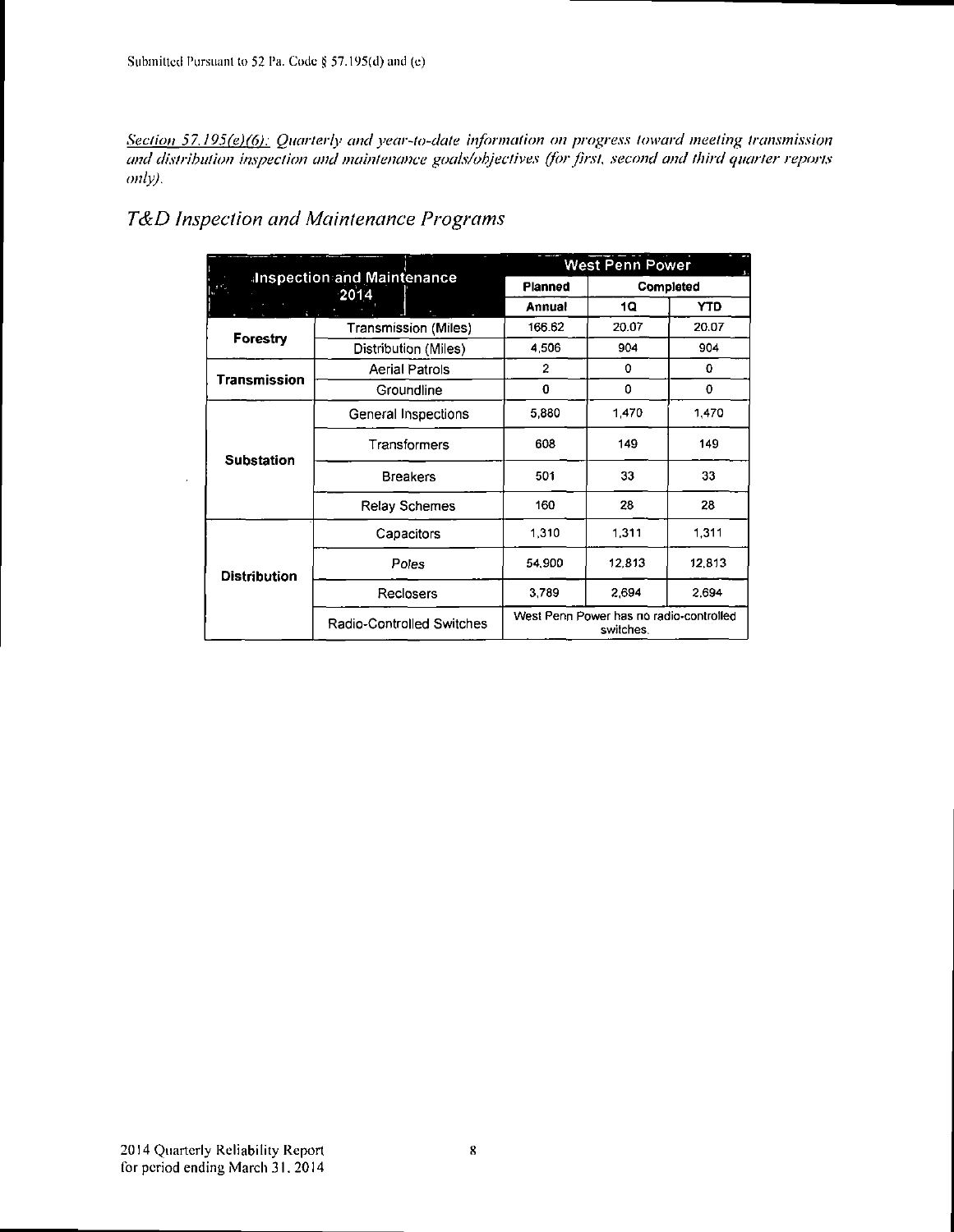Section 57.195(e)(7): Quarterly and year-to-date information on budgeted versus actual transmission and distribution operations and maintenance expenditures in total and detailed by the EDC's own functional account code or FERC account code as available. (For first, second, and third quarter reports only).

|      |                                                              |                                              | West Penn Power |              |                                                                         |            |
|------|--------------------------------------------------------------|----------------------------------------------|-----------------|--------------|-------------------------------------------------------------------------|------------|
|      |                                                              | $_{\rm ext}$ T8D O8M, 10/YTD March 2014 (\$) |                 |              |                                                                         |            |
|      | Category                                                     |                                              |                 |              | Q1 Actuals   Q1 Budget   Q1 YTD Actuals   Q1 YTD Budget   Annual Budget |            |
|      | <b>Transmission</b>                                          |                                              |                 |              |                                                                         |            |
|      | 560 Operation Supervision and Engineering                    | 2                                            | 0               |              | $\mathbf{0}$                                                            | 0          |
|      | 561 Load Dispatching                                         | 239,557                                      | 549,670         | 239,557      | 549,670                                                                 | 2.133,581  |
|      | 562 Station Expenses                                         | 18,901                                       | 501,308         | 18,901       | 501,308                                                                 | 1,913,851  |
|      | 563 Overhead Lines Expenses                                  | 326                                          | o               | 326          | 0                                                                       | a          |
|      | 565 Transmission of Electricity by Others                    | 7,804,750                                    | 6,857,644       | 7,804,750    | 6,857,644                                                               | 27.481,224 |
|      | 566 Miscellaneous Transmission Expenses                      | 53,978                                       | 71,652          | 53,978       | 71,652                                                                  | 271,032    |
|      | 567 Rents                                                    | 12,611                                       | O.              | 12,611       | û                                                                       | 0          |
| 568  | Maintenance Supervision and<br>Engineering                   | 103,026                                      | 122,330         | 103,026      | 122,330                                                                 | 417,316    |
|      | 569 Maintenance of Structures                                | 8,940                                        | 61,255          | 8,940        | 61,255                                                                  | 227,646    |
|      | 570 Maintenance of Station Equipment                         | 610,555                                      | 90,212          | 610,555      | 90,212                                                                  | 340,036    |
|      | 571 Maintenance of Overhead Lines                            | 1,308,698                                    | 314,042         | 1,308,698    | 314,042                                                                 | 1,946,687  |
|      | 572 Maintenance of Underground Lines                         | 274                                          | ٥               | 274          | n                                                                       |            |
| 575  | Market Administration, Monitoring and<br>Compliance Services | 124                                          | 5,760           | 124          | 5,760                                                                   | 23,360     |
|      | <b>Transmission Total</b>                                    | 10, 161, 743                                 | 8,573,873       | 10, 161, 743 | 8,573,873                                                               | 34,754,735 |
|      | 580 Operation Supervision and Engineering                    | (137, 325)                                   | 27,485          | (137, 325)   | 27,485                                                                  | 453,940    |
|      | 581 Load Dispatching                                         | 344,710                                      | 289,644         | 344,710      | 289,644                                                                 | 1,074,225  |
|      | 582 Station Expenses                                         | 158.129                                      | 316,744         | 158,129      | 316,744                                                                 | 1,210,387  |
|      | 583 Overhead Line Expenses                                   | 354,548                                      | 519,070         | 354,548      | 519,070                                                                 | 1,364,428  |
|      | 584 Underground Line Expenses                                | 189,909                                      | 243,675         | 189,909      | $\overline{243,675}$                                                    | 974,363    |
|      | 586 Meter Expenses                                           | 196,586                                      | 194,835         | 196,586      | 194,835                                                                 | 754,590    |
|      | 588 Miscellaneous Distribution Expenses                      | 1,852,700                                    | 1,706,155       | 1,852,700    | 1,706,155                                                               | 8,521,377  |
| 590  | Maintenance Supervision and<br>Engineering                   | 67.780                                       | 100,539         | 67,780       | 100,539                                                                 | 379,123    |
|      | 592 Maintenance of Station Equipment                         | 1,135.317                                    | 962,820         | 1,135,317    | 962,820                                                                 | 3,665,101  |
|      | 593 Maintenance of Overhead Lines                            | 4,808,199                                    | 3,609,018       | 4,808,199    | 3,609,018                                                               | 15,032,288 |
|      | 594 Maintenance of Underground Lines                         | 292,017                                      | 215,891         | 292,017      | 215,891                                                                 | 668,242    |
| 596l | Maintenance of Street Lighting and<br><b>Signal Systems</b>  | 423,888                                      | 215,743         | 423,888      | 215,743                                                                 | 821,803    |
| 597  | Maintenance of Meters                                        | 302,316                                      | 406,974         | 302,316      | 406,974                                                                 | 1,552,690  |
| 598  | Maintenance of Miscellaneous<br><b>Distribution Plant</b>    | 49,794                                       | 342,252         | 49,794       | 342,252                                                                 | 1,272,025  |
|      | <b>Distribution Total</b>                                    | 10,038,569                                   | 9,150,846       | 10,038,569   | 9,150,846                                                               | 37,744,583 |
|      | Westleennieower Grand Inotal Metal (2012001312 1777241719)   |                                              |                 | 2012001312   | 17/724719                                                               | 7274991317 |

Budgeted vs. Actual T&D Operation & Maintenance Expenditures<sup>4</sup>

<sup>&</sup>lt;sup>4</sup> Budgets are subject to change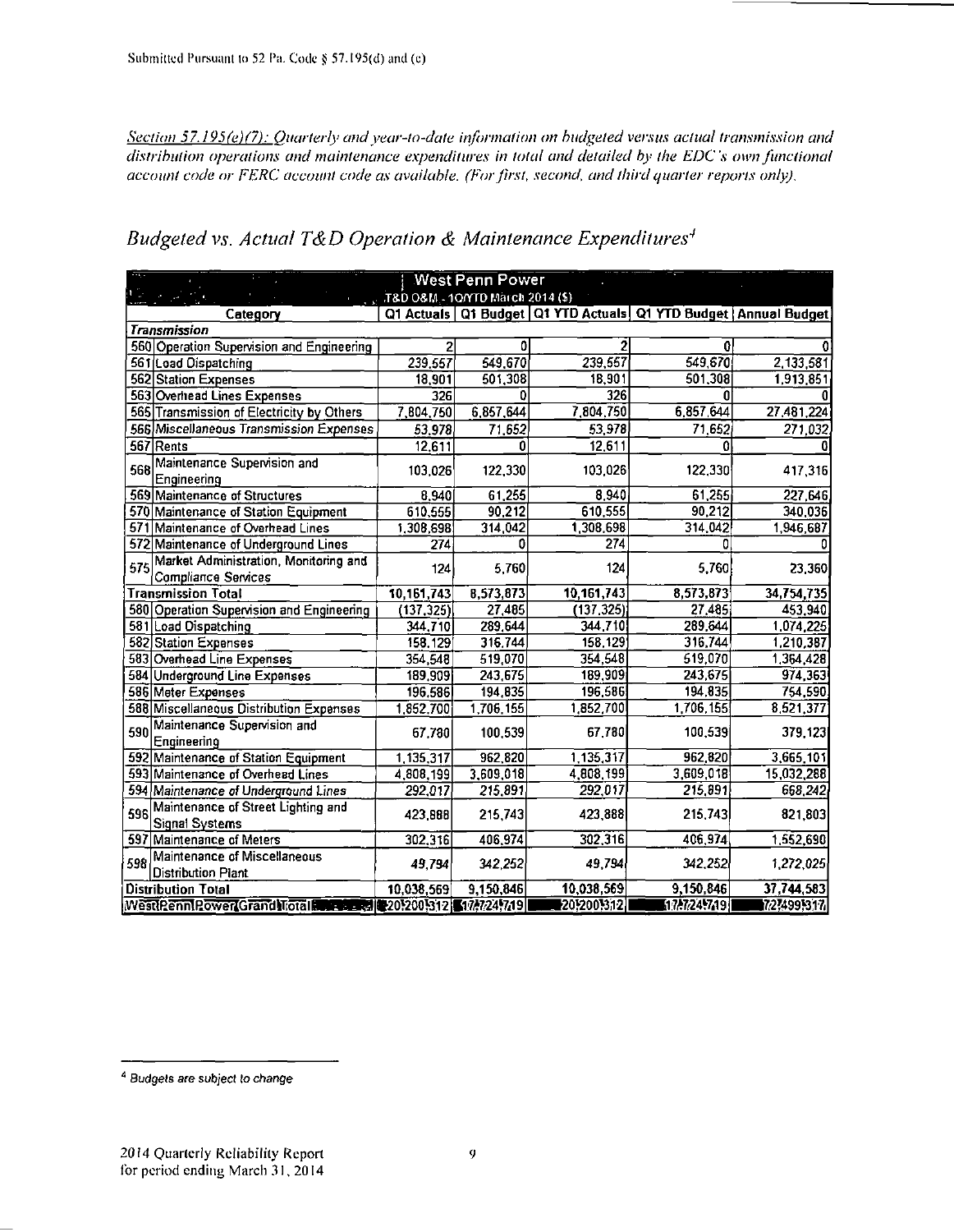Section 57.195(e)(8): Quarterly and year-to-date information on budgeted versus actual transmission and distribution capital expenditures in total and detailed by the EDC's own functional account code or FERC account code as available. (For first, second and third quarter reports only).

Budgeted vs. Actual T&D Capital Expenditures<sup>5</sup>

| <u>ਆ ਨਹੀਂ ਗਿਆ ਜਿ</u> ਸਨਾ ਹੈ।   |            |                        |                |               |                      |
|--------------------------------|------------|------------------------|----------------|---------------|----------------------|
|                                |            |                        |                |               |                      |
| Category                       | Q1 Actuals | Q1 Budget              | Q1 YTD Actuals | Q1 YTD Budget | <b>Annual Budget</b> |
| Capacity                       | 2,673,326  | 1,821,242              | 2.673.326      | 1,821,242     | 15,490,510           |
| Condition                      | 1 556 328  | 1,692,724              | 1.556.328      | 1,692,724     | 8,056,231            |
| <b>Facilities</b>              | 191,279    | 80,768                 | 191,279        | 80768         | 1,114,559            |
| Forced                         | 5,681,435  | 7,040,049              | 5,681,435      | 7,040,049     | 25,700,580           |
| Meter Related                  | 543.984    | 656,857                | 543,984        | 656,857       | 2,454,625            |
| <b>New Business</b>            | 4 195,845  | 5,828,676              | 4, 195, 845    | 5,828,676     | 22,788,586           |
| Other                          | 2 696 705  | 2,971,315              | 2,696,705      | 2,971,315     | 21,130,494           |
| Reliability                    | 1,535,253  | 660.793                | 1,535,253      | 660,793       | 3,998,820            |
| l Street Light                 | 288,637    | 177,958                | 288,637        | 177.958       | 665.577              |
| Tools and Equipment            | 806,586    | 247.990                | 806,586        | 247.990       | 1,613,460            |
| Vegetation Management          | 8,059,356  | 8,102,019              | 8,059,358      | 8,102,019     | 31,730,252           |
| <b>West Penn Power Total  </b> |            | 28,228,736, 29,280,391 | 28,228,736     | 29.280.391    | 134,743,6951         |

<sup>&</sup>lt;sup>5</sup> Budgets are subject to change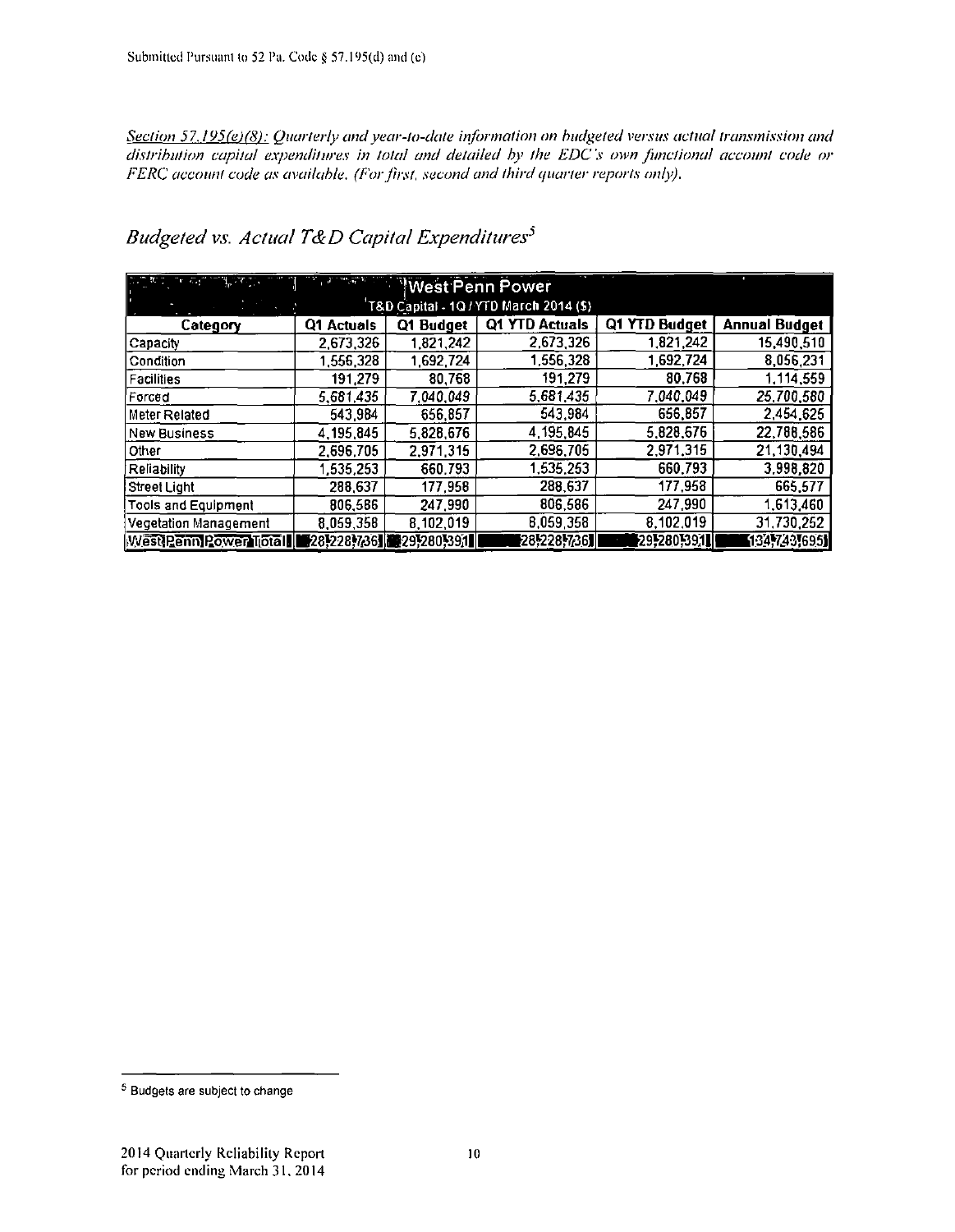*Section 57.195(e)(9): Dedicated staffing levels for transmission and distribution operation and maintenance at the end of the quarter, in total and by specific category (for example, linemen, technician, in the quarter, in total and by specific category (for example, linemen, technician, and electrician).* 

## *Staffing Levels*

|                   | <u> 대한 대학원 대한 대학교 대학교 기대 West Penn Power 2014</u> |                   |     |    |    |    |
|-------------------|---------------------------------------------------|-------------------|-----|----|----|----|
| <b>Department</b> | <b>Staff</b>                                      |                   | 1Q  | 2Q | 3Q | 4Q |
|                   | Leader / Chief                                    |                   | 75  |    |    |    |
| Line              | Lineman                                           |                   | 151 |    |    |    |
|                   | Leader                                            |                   | 13  |    |    |    |
| <b>Substation</b> | Electrician                                       |                   | 44  |    |    |    |
|                   |                                                   | $\mathbb T$ ceall | නි  |    |    |    |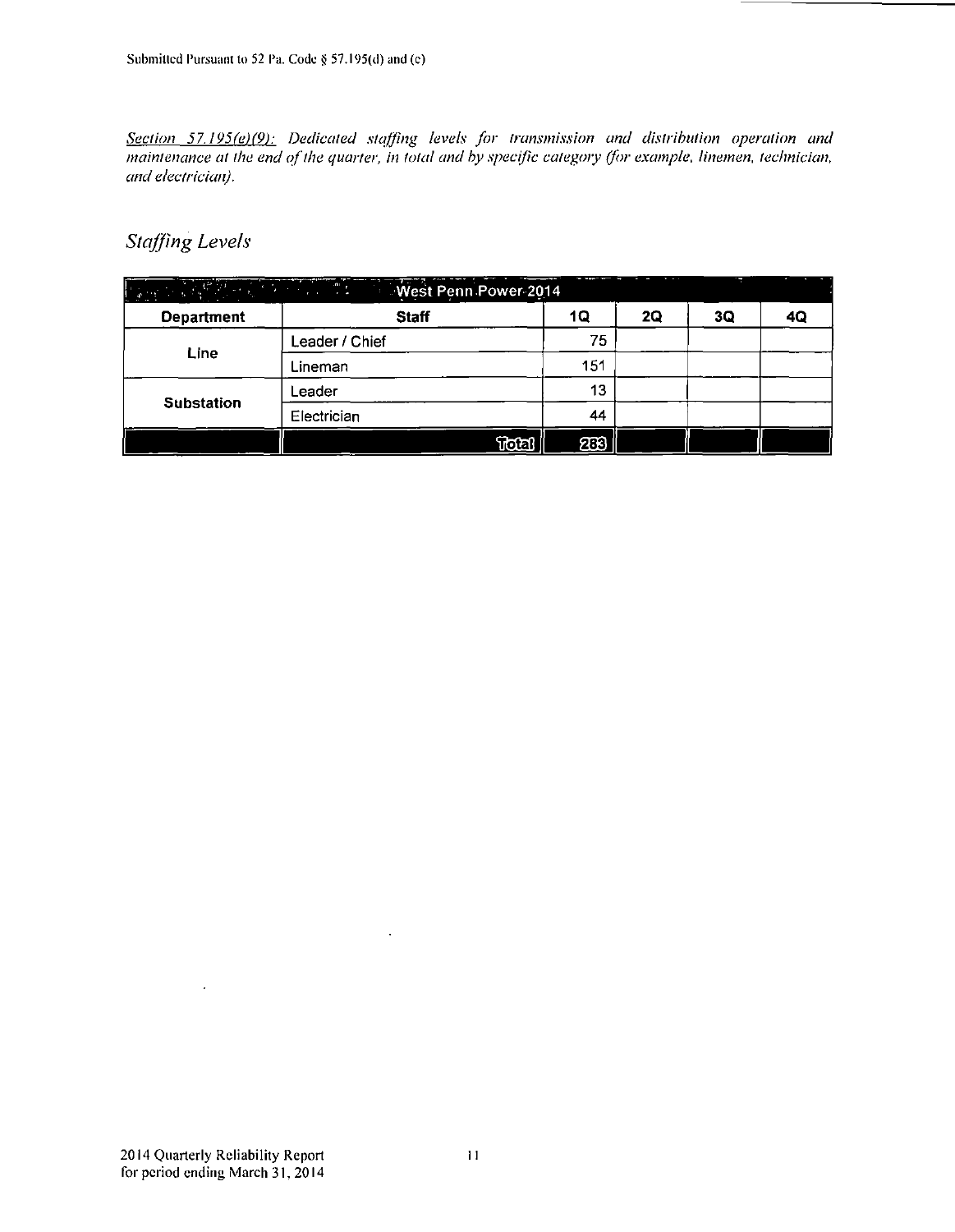Section 57.195(e)(10): Quarterly and year-to-date information on contractor hours and dollars for transmission and distribution operation and maintenance.

## **Contractor Expenditures**

Contractor expenses are billed on a lump sum basis and as such, hourly information is not available.

|                    |           |    | Contractor Expenditures 2014 (\$) | -- |           |
|--------------------|-----------|----|-----------------------------------|----|-----------|
|                    | 1Q        | 2Q | 3Q                                | 4Q | Total     |
| West Penn<br>Power | 3.692.585 |    |                                   |    | 3,692,585 |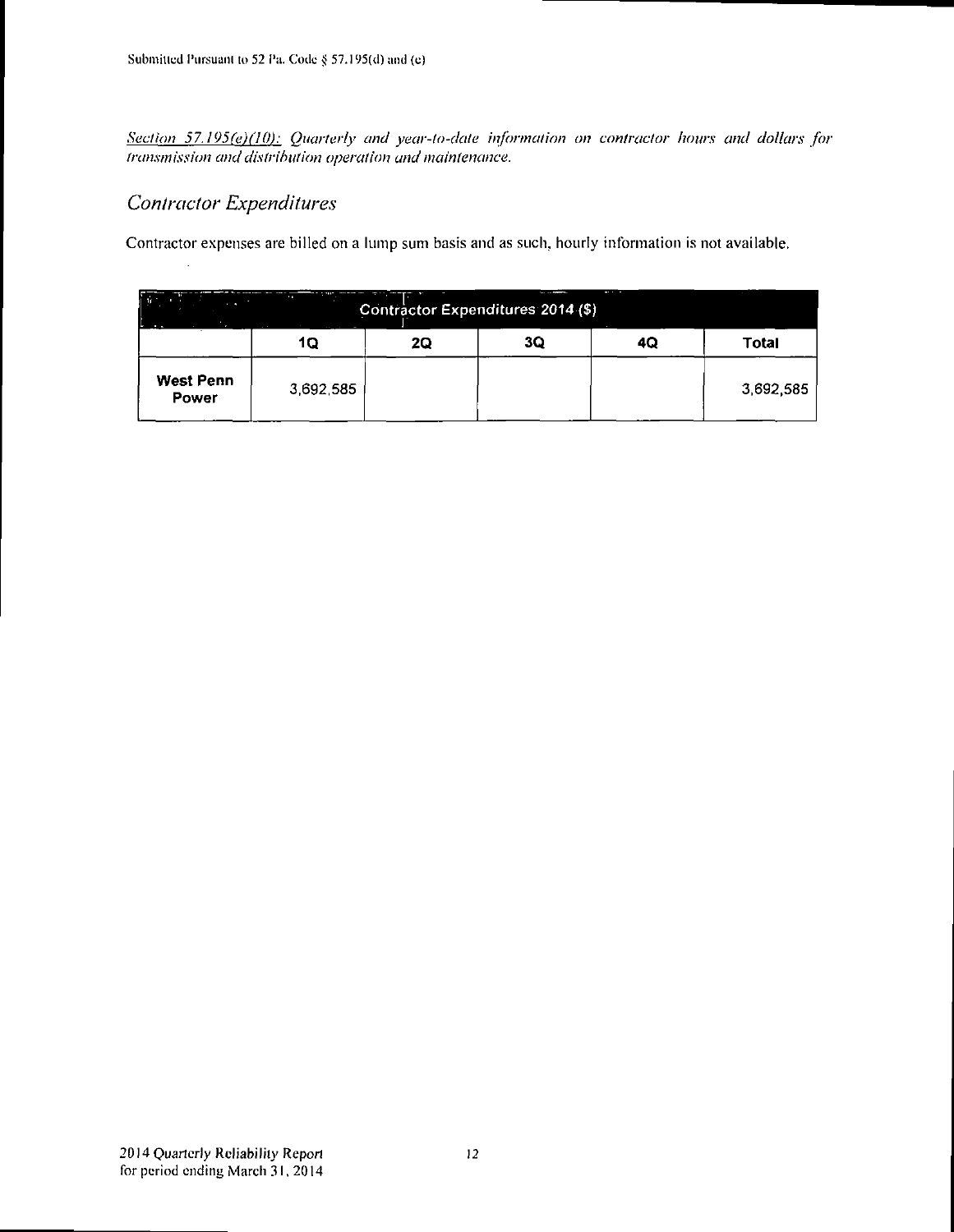*Section 57.195(e)(l 1): Monthly call-out acceptance rate for transmission and distribution maintenance workers presented in terms of both the percentage of accepted calls-out and the amount of time it takes the EDC to obtain the necessary personnel. A brief description of the EDC's call-out procedure should be included when appropriate.* 

### *Call-oul Acceptance Rate*

Call-out percentage is defined as the number of positive responses to total calls.

| Call-out Acceptance Rate - 2014<br>المستقطعة |                        |  |  |  |  |  |  |  |
|----------------------------------------------|------------------------|--|--|--|--|--|--|--|
|                                              | <b>West Penn Power</b> |  |  |  |  |  |  |  |
| January                                      | 24%                    |  |  |  |  |  |  |  |
| February                                     | 27%                    |  |  |  |  |  |  |  |
| March                                        | 23%                    |  |  |  |  |  |  |  |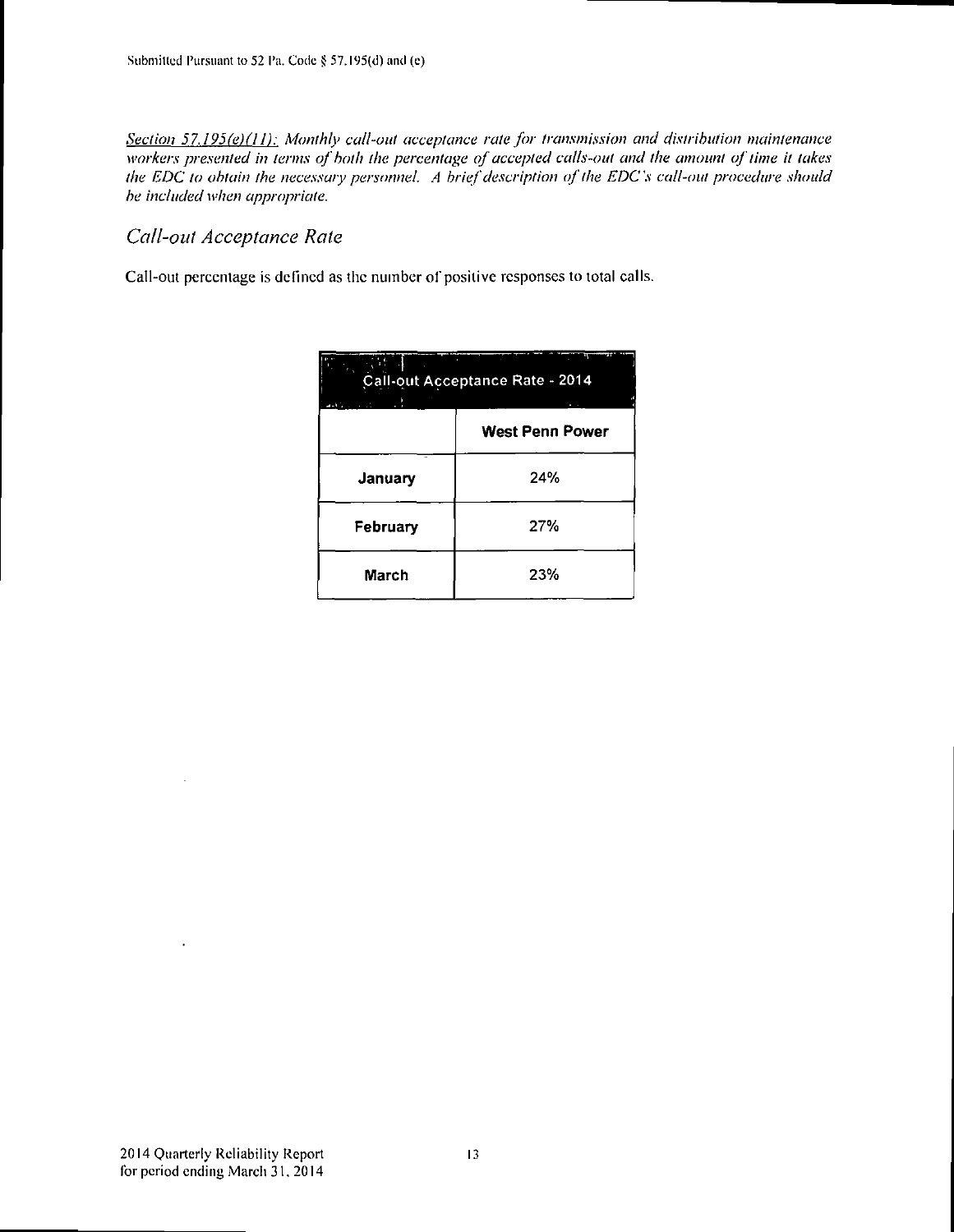## *Call-oul Response*

Larger utilities report the amount of time it takes to obtain the necessary personnel during call-outs. West Penn Power has worked with other utilities to ensure consistency in calculating and reporting this data.

| 3 <sup>2</sup><br>i Bailt si | <b>STAR</b>                | <b>Mest Penn Power</b>             |                                  |                                                                                    |                                                                                                  |
|------------------------------|----------------------------|------------------------------------|----------------------------------|------------------------------------------------------------------------------------|--------------------------------------------------------------------------------------------------|
| 2014                         | <b>Total Call-</b><br>Outs | <b>Workers</b><br><b>Accepting</b> | <b>Elapsed Time</b><br>(Minutes) | Average<br><b>Response</b><br><b>Time per Crew</b><br><b>Call-Out</b><br>(Minutes) | Average<br><b>Response</b><br><b>Rate Per</b><br><b>Workers</b><br><b>Accepting</b><br>(Minutes) |
| January                      | 939                        | 714                                | 3,526                            | 3.76                                                                               | 4.94                                                                                             |
| February                     | 711                        | 512                                | 2,902                            | 4.08                                                                               | 5.67                                                                                             |
| March                        | 854                        | 609                                | 3,480                            | 4.07                                                                               | 5.71                                                                                             |
| 10 Total<br>ķ.               | වුගෙ                       | 1,003                              | ගුග                              | 8CG                                                                                | 620                                                                                              |

Total Call-ouls = Total number of incidents

Workers Accepting = Total number of employees accepting work offered

 $Blapsed Time = Time of day called minus time of day accepted (expressed in minutes)$ </u>

Average Resnonse Time Per Crew Call-Oul = Elapsed Time divided by Total Call-Outs

Average Response Rate Per Workers Accenting = P.lapsed Time divided by Workers Accepting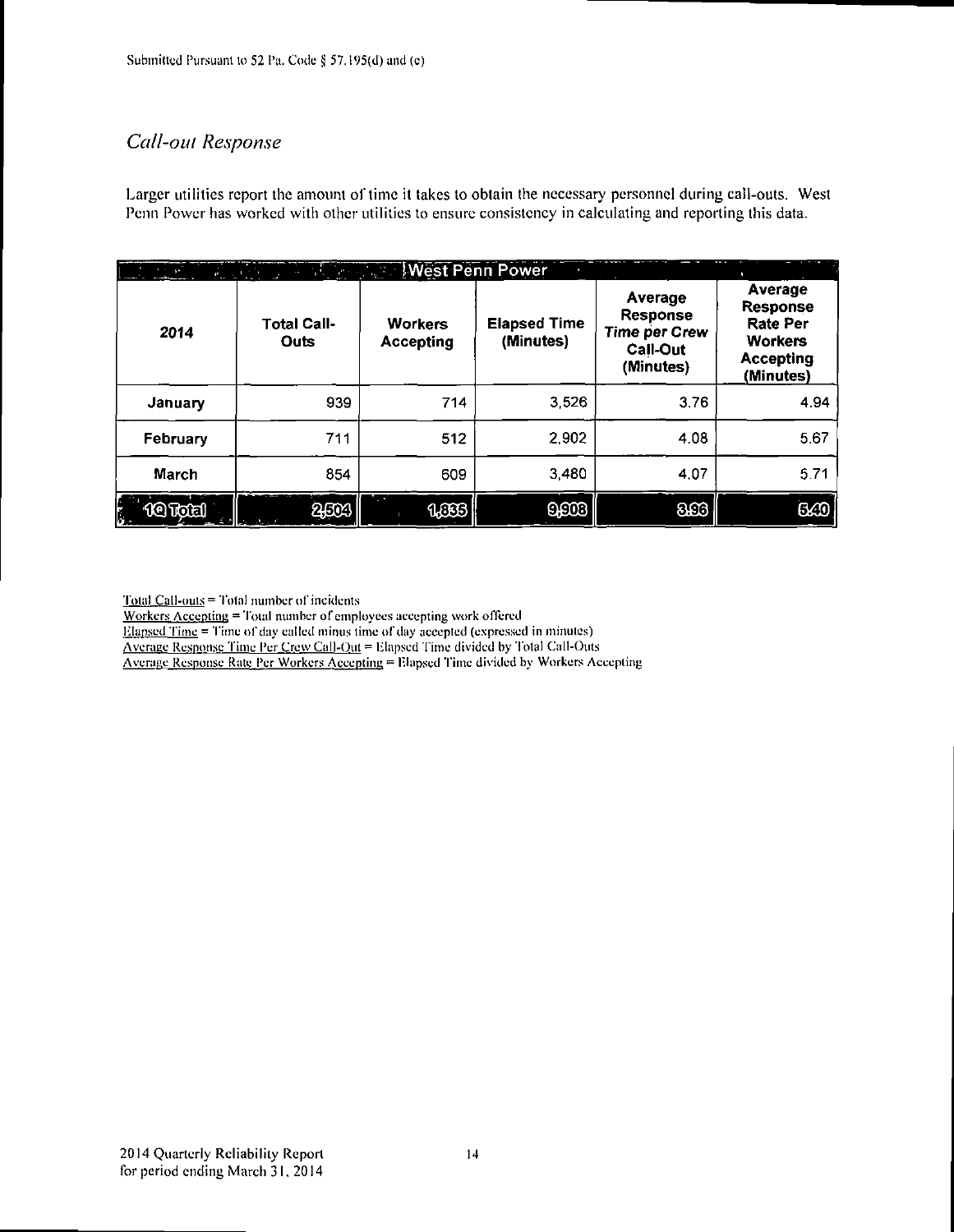# ATTACHMENT A

# Worst Performing Circuits - Reliability Indices

# **RECEIVED**

# APR 3 0 2014

PA PUBLIC UTILITY COMMISSION<br>SECRETARY'S BUREAU

 $\mathbf{r}$ 

 $\bar{1}$ 

 $\bar{\omega}$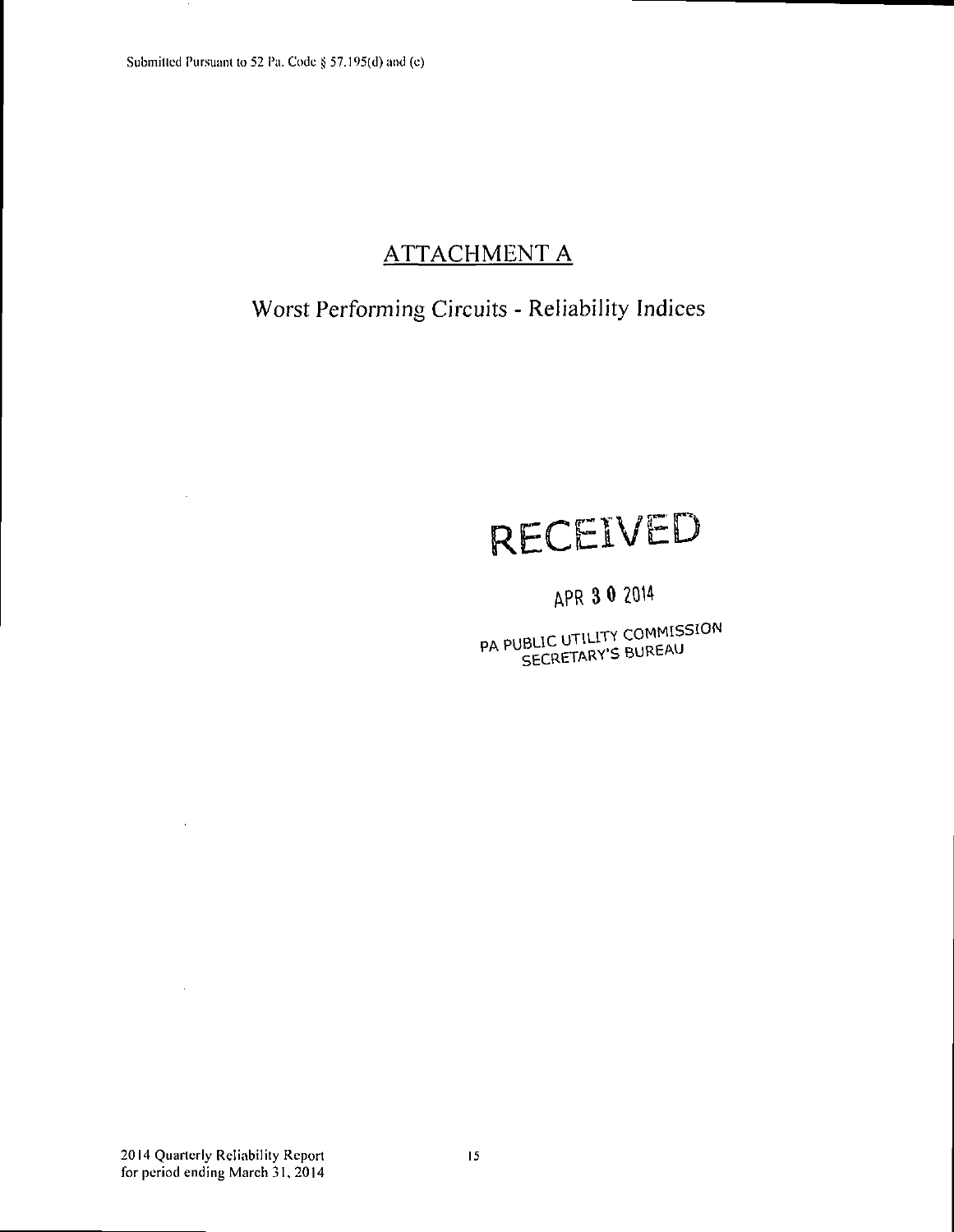| West Penn Power |                   |                    | $\sim$ $\sim$      |                     | $\sigma \geq 2$ |                      |                     |                       | <u>tan a</u> |              | 2010         |       |
|-----------------|-------------------|--------------------|--------------------|---------------------|-----------------|----------------------|---------------------|-----------------------|--------------|--------------|--------------|-------|
| Circuit Rank    | Substation        | Circuit Desc       | District           | AVERAGE<br>Casomers | Outages         | Lockouts             | Customer<br>Minutes | Customers<br>Affected | SAIDI Impact | <b>SAIDI</b> | <b>SAIFI</b> | CAIDI |
| 1               | Tri Town          | Dawson             | Pleasant Valley    | 952                 | 15              | $\blacktriangleleft$ | 1.899,449           | 1,595                 | 2.65         | 1,995        | 1.68         | 1,191 |
| $\overline{z}$  | Houston           | Mcgovern           | <b>Yvashington</b> | 1.651               | 38              | $\overline{2}$       | 1.693.364           | 6,691                 | 2.36         | 1,026        | 4.46         | 253   |
| 3               | Houston           | Canonsburg         | Washincton         | 1.979               | 18              | $\overline{2}$       | 1,580,217           | 4,770                 | 2.20         | 798          | 2.41         | 331   |
| 4               | Amity             | Banetown           | Washington         | 1,503               | 52              | 0                    | 1,468,561           | 3.060                 | 2.05         | 977          | 3.03         | 480   |
| 5               | Vanceville        | Vanceville         | Charleroi          | 1,377               | 55              | $\bf{0}$             | 1,396,179           | 3.247                 | 1.95         | 1,014        | 2.36         | 430   |
| 6               | Franklin          | South Waynesburg   | Jefferson          | 2,135               | 40              | 1                    | 1.360,554           | 4,391                 | 190          | 637          | 2.06         | 310   |
| 7               | White Valley      | Borlands Rd        | Jeannette          | 1.370               | 21              | $\mathbf{z}$         | 1.287,553           | 3,900                 | 1.80         | 940          | 2.35         | 330   |
| 8               | <b>Dutch Fork</b> | Claysville         | <b>Washington</b>  | 1.621               | 58              | $\mathbf{1}$         | 1.175,409           | 3.554                 | 1.64         | 725          | 3.19         | 331   |
| 9               | Avella            | W. Middletown      | <b>Washington</b>  | 1.145               | 54              | 0                    | 1.155,743           | 2,101                 | 1.61         | 1,009        | 2.83         | 550   |
| 10              | <b>Butler</b>     | Penn <sub>St</sub> | <b>Butler</b>      | 2.719               | 37              | $\mathbf{z}$         | 1.149,331           | 7,146                 | 1.60         | 423          | 2.63         | 161   |
| 11              | Howard            | Town               | State College      | 1.125               | 50              | 0                    | 1,050,698           | 2,323                 | 1.47         | 934          | 2.06         | 452   |
| 12              | Kittanning        | Cadogan            | Kittanning         | 986                 | 25              | 0                    | 978,712             | 3,287                 | 1.37         | 993          | 3.33         | 298   |
| 13              | Piney Fork        | Gilhall            | Charlerci          | 2,054               | 34              | 0                    | 955,774             | 5,735                 | 1.33         | 465          | 2.79         | 167   |
| 14              | Harvrick          | Harmar             | Arnold             | 912                 | 15              | 1                    | 953,815             | 3,176                 | 1.33         | 1,046        | 3.48         | 300   |
| 15              | Eastgate          | <b>Brooklane</b>   | Jeannette          | 2.358               | 16              | 0                    | 936,047             | 6,079                 | 1.31         | 397          | 2.58         | 154   |
| 16              | Linden-Wash       | Wylandville        | Washington         | 905                 | 42              | 0                    | 829,085             | 1,356                 | 1.16         | 916          | 1.50         | 611   |
| 17              | Mcconnellsburg    | Harrisonville      | Mcconnellsburg     | 1 405               | 28              | $\mathbf{0}$         | 813,395             | 3,238                 | 1.13         | 579          | 2.30         | 251   |
| 18              | Franklin          | West Waynesburg    | Jefferson          | 2.286               | 39              | $\overline{2}$       | 797,981             | 5,779                 | 1.11         | 349          | 2.58         | 138   |
| 19              | Robbins           | Greenock           | Jeannette          | 1.339               | 10              | 1                    | 781,550             | 2,073                 | 1.09         | 584          | 1.55         | 377   |
| 20              | St. Clair         | Lesnett            | Boyce              | 1.538               | 16              | 1                    | 770,759             | 2,400                 | 1.08         | 471          | 1.47         | 321   |
| 21              | North Washington  | Oklahoma           | Amold              | 1.758               | 24              | $\overline{2}$       | 755,496             | 3,964                 | 1.05         | 430          | 2.25         | 191   |
| 22              | Satsburg          | Saltsburg          | Arnold             | 1.430               | 34              | $\mathbf{2}$         | 754,781             | 3,431                 | 1.05         | 528          | 2.40         | 220   |
| 23              | Crossgates        | Peters Twp         | Boyce              | 1,091               | 18              | 1                    | 721,397             | 1,992                 | 1.01         | 661          | 1.83         | 362   |
| 24              | Howard            | Jacksonville       | State College      | 508                 | 15              | 0                    | 719,242             | 1,316                 | 1.00         | 1,416        | 2.59         | 547   |
| 25              | Necessity         | Ohiopyle           | Uniontown          | 859                 | 32              | 0                    | 698,434             | 1,962                 | 0.97         | 813          | 2.28         | 356   |
| 26              | Gordon            | Wolfdale           | Washington         | 1.927               | 47              | 0                    | 689,745             | 3,271                 | 0.96         | 358          | 2.70         | 211   |
| 27              | Carmichaels       | Carmichaels        | Jefferson          | 1,648               | 15              | 2                    | 689,030             | 3.521                 | 0.96         | 418          | 2.14         | 196   |
| 28              | Atherton          | South Hills        | State College      | 1.019               | 38              | 6                    | 676,098             | 7,035                 | 0.94         | 663          | 6.90         | 96    |
| 29              | Sewickley         | Adamsburg          | Jeannette          | 1.255               | 24              | 4                    | 669,057             | 6,246                 | 0.93         | 533          | 4.98         | 107   |
| 30              | <b>Murrycrest</b> | North Hills Road   | Jeannette          | 1.232               | 31              |                      | 667,202             | 3,810                 | 0.93         | 542          | 3.09         | 175   |

General Note: MAIFI values are not available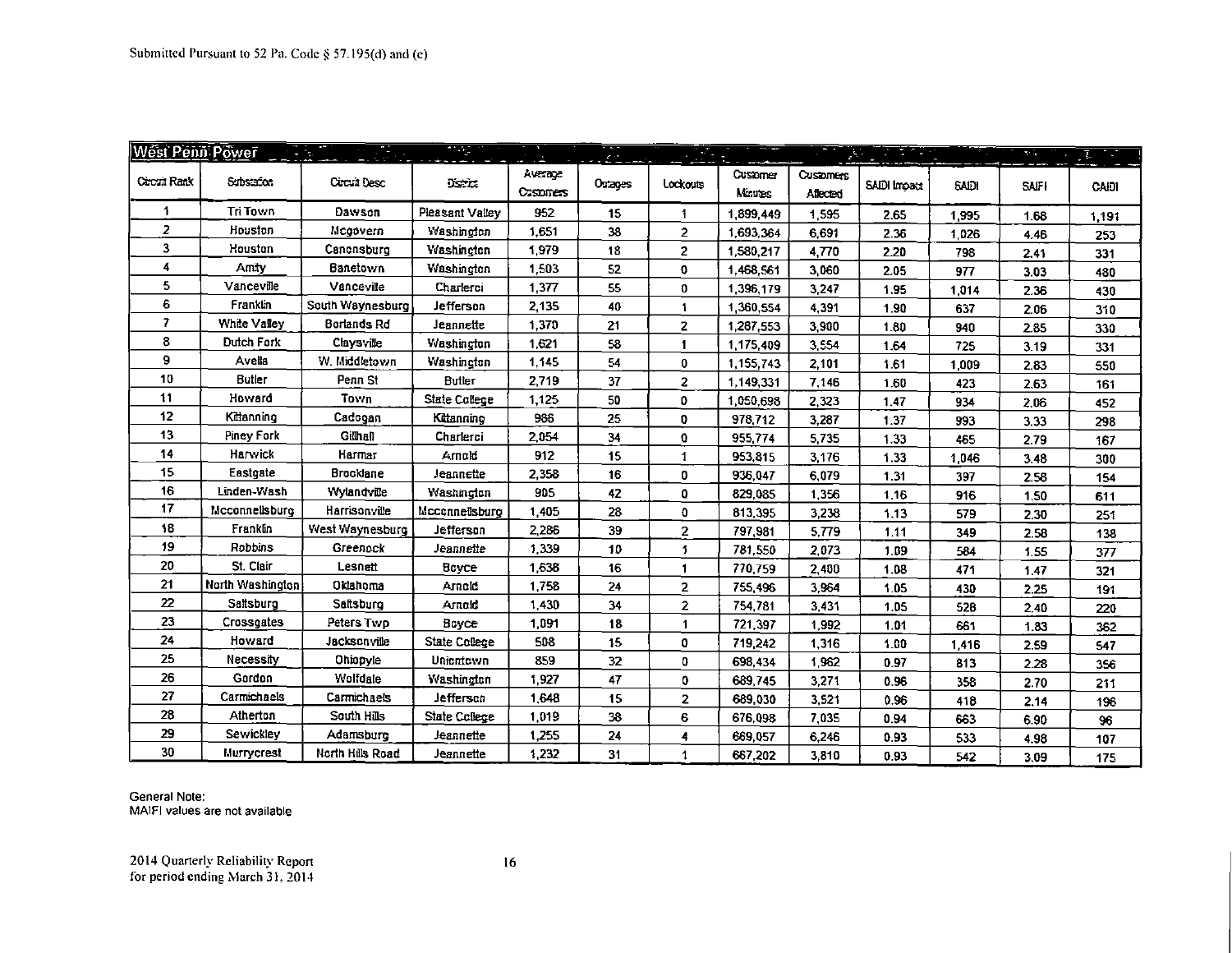$\sim$ 

| <b>West Penn Power</b> |                     |               | . .              | .                    | <b>THE REAL PROPE</b> | --       |                           | <b>COMPOSITION</b>           | and the project | <b>STATISTICS</b> |      | $\frac{1}{2}$ |
|------------------------|---------------------|---------------|------------------|----------------------|-----------------------|----------|---------------------------|------------------------------|-----------------|-------------------|------|---------------|
| Circuit Rack           | Substance.          | Cettra Desc   | District         | Average<br>Customers | Outages               | Lockouts | <b>Customer</b><br>Marzes | <b>Customers</b><br>Affected | SAIDI Impact    | SAIDI             | SAFI | CAIDI         |
| 31                     | Mateer              | Dime Rd       | Arnold           | 1.217                | 51                    | Ð        | 653,411                   | 2.501                        | 0.91            | 537               | 2.13 | 251           |
| 32                     | Herman              | Herman        | <b>Butler</b>    | 765                  | 34                    | 0        | 652.150                   | 3.129                        | 0.91            | 852               | 7.02 | 208           |
| 33                     | Stahlstown          | Mansville     | Latrobe          | 499                  | 19                    | 0        | 639,645                   | 890                          | 0.89            | 282. ا            | 2.78 | 719           |
| 34                     | Bethlen             | Darlington    | Latrobe          | 1.253                | 53                    |          | 627,636                   | 2,889                        | 0.88            | 501               | 2.33 | 217           |
| 35                     | Smith               | Florence      | Mcdonald         | 801                  | 47                    | o        | 617.354                   | 1.784                        | 0.36            | 771               | 4.23 | 346           |
| 36                     | North Washington    | Poke Run      | Arnold           | 1.217                | 29                    | 0        | 610.960                   | 3.135                        | 0.85            | 502               | 2.58 | 195           |
| 37                     | <b>White Valley</b> | Export        | Jeannette        | 2.083                | 44                    |          | 596,366                   | 5.073                        | 0.83            | 286               | 2.44 | 118           |
| 38                     | Vestaburo           | Fredericktown | Jefferson        | 857                  | 12                    |          | 584.205                   | 1.677                        | 0.82            | 682               | 3.95 | 348           |
| 39                     | Frazier             | Wickhaven     | Pleasant Valley  | 733                  | 15                    |          | 581,716                   | 1.296                        | 0.81            | 794               | 2.77 | 449           |
| 40                     | North Union         | Gallatin      | <b>Uniontown</b> | 2.716                | 15                    |          | 573,693                   | 4,428                        | 0.80            | 211               | 1.63 | 130           |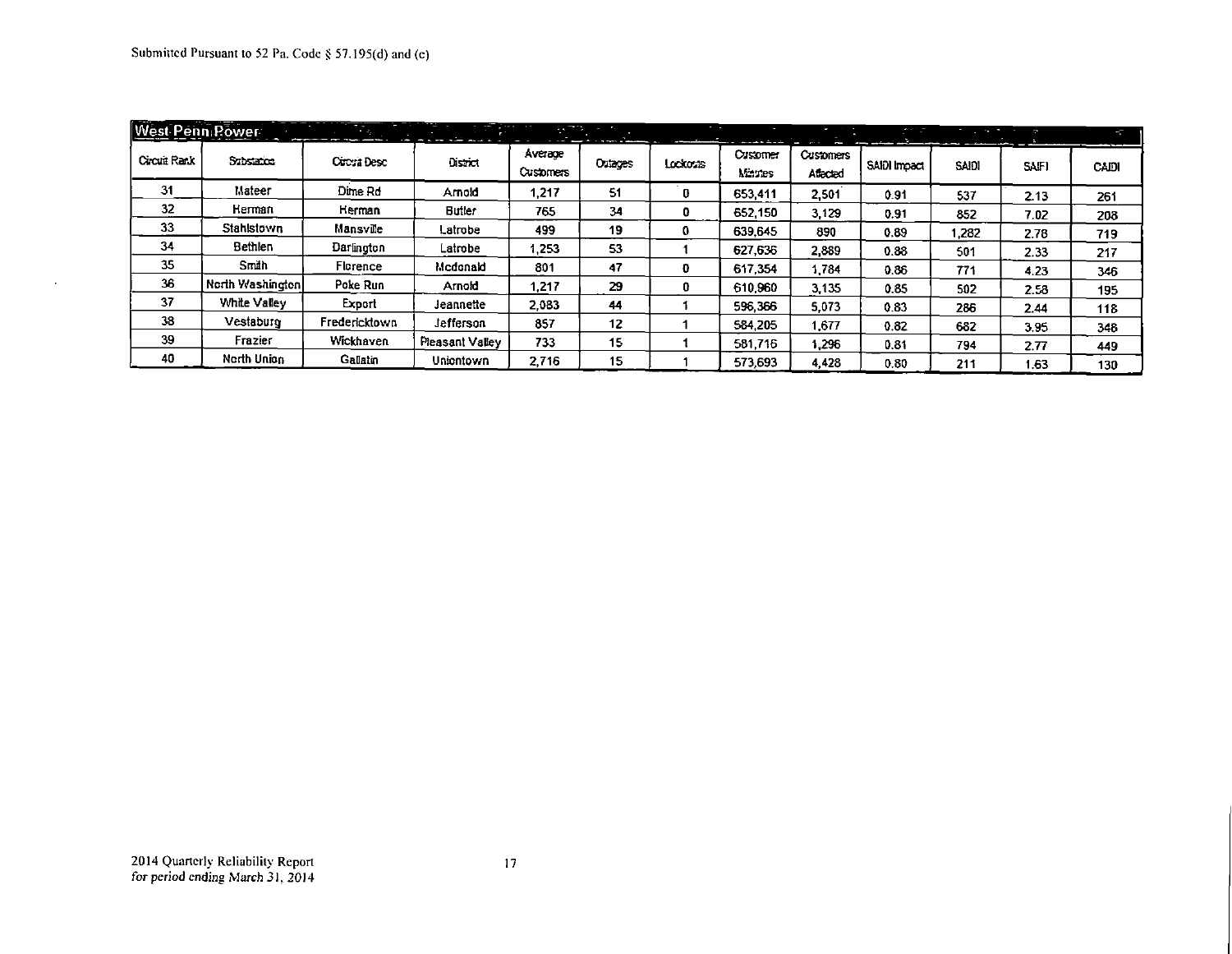# **ATTACHMENT B**

# **Worst Performing Circuits - Remedial Actions**

# **RECEIVED**

# APR 3 0 2014

PA PUBLIC UTILITY COMMISSION SECRETARY'S BUREAU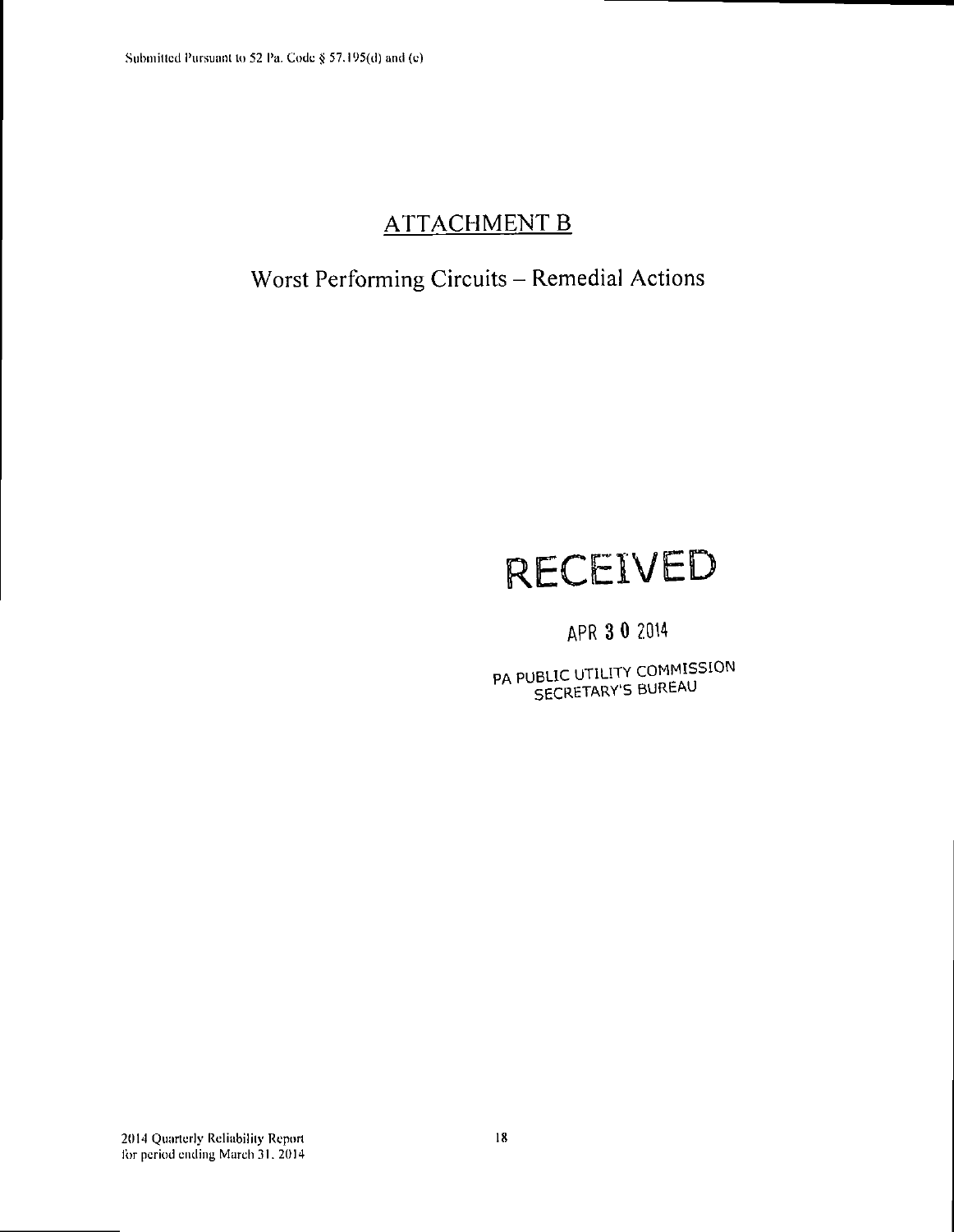|      | <b>West Penn Power</b> |                |                                                                                     | ×.<br>PS.                      |                                        |  |  |  |  |  |
|------|------------------------|----------------|-------------------------------------------------------------------------------------|--------------------------------|----------------------------------------|--|--|--|--|--|
| Rank | <b>Substation</b>      | <b>Circuit</b> | Remedial Actions Planned or Taken                                                   | <b>Status of Remedial Work</b> | Date Remedial<br><b>Work Completed</b> |  |  |  |  |  |
|      | Tri Town               | Dawson         | Performance was driven by off right-of way trees (96%).                             |                                |                                        |  |  |  |  |  |
|      |                        |                | Cycle tree trimming.                                                                | To be completed 2014           |                                        |  |  |  |  |  |
|      |                        | Mcgovern       | Performance was driven by off right-of way trees (82%).                             |                                |                                        |  |  |  |  |  |
| 2    | Houston                |                | Zone 1 danger tree work                                                             | Complete                       | $Dec-12$                               |  |  |  |  |  |
|      |                        |                | Follow up hardware corrections as a result of hardware review.                      | Complete                       | $Jun-13$                               |  |  |  |  |  |
|      |                        |                | Cycle tree trimming.                                                                | To be completed 2014           |                                        |  |  |  |  |  |
| 3    | Houston                | Canonsburg     | Performance was driven by off right-of way trees (93%) during minor storm.          |                                |                                        |  |  |  |  |  |
|      |                        |                | No additional actions are planned for 2014.                                         |                                |                                        |  |  |  |  |  |
| 4    | Amity                  | Banetown       | Performance was driven by off right-of way trees (57%) and equipment failure (23%). |                                |                                        |  |  |  |  |  |
|      |                        |                | Cycle tree trimming.                                                                | Complete                       | $Dec-12$                               |  |  |  |  |  |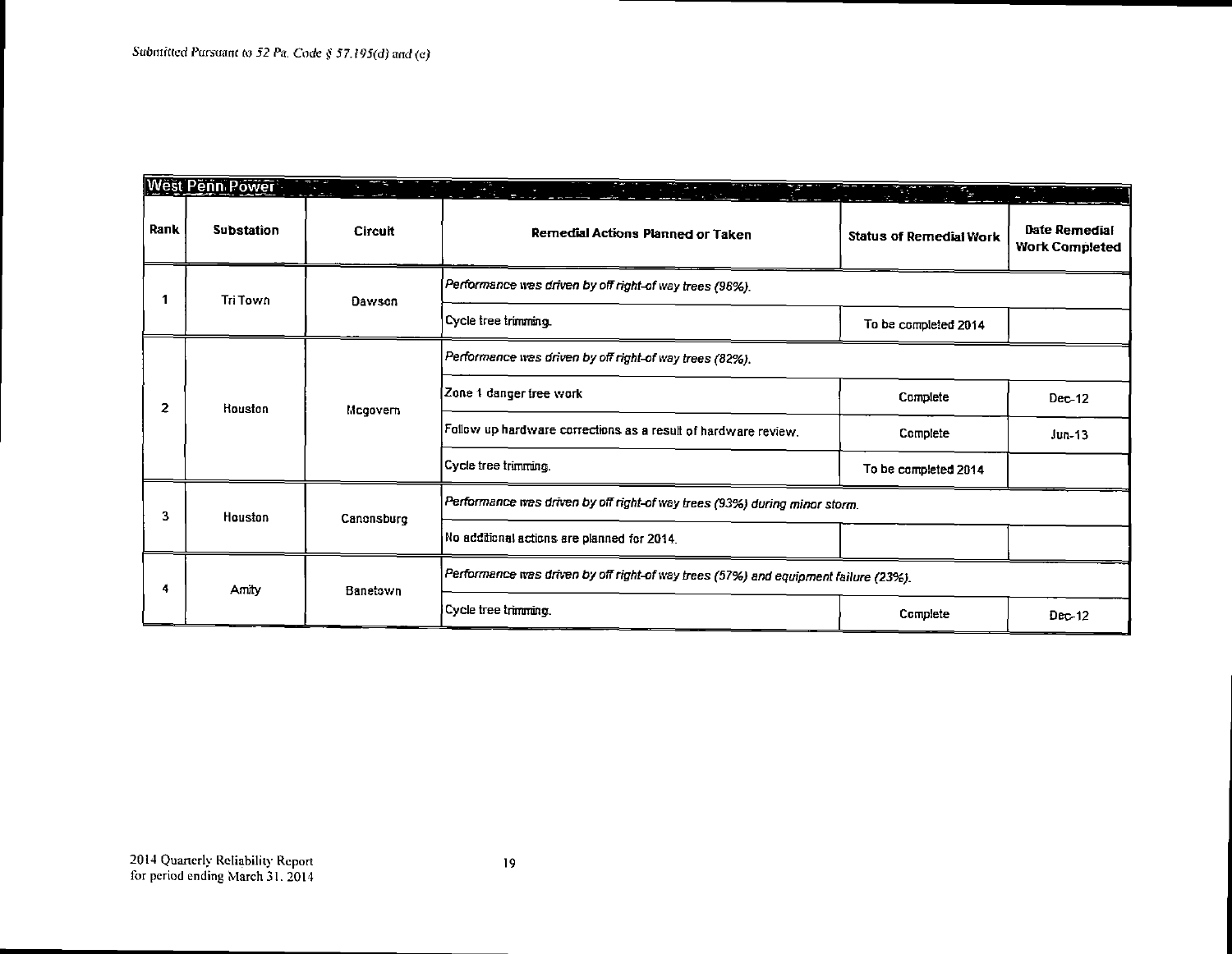|      | West Penn Power   |                    |                                                                                                                                                                                 |                                                                                                                  |                                        |
|------|-------------------|--------------------|---------------------------------------------------------------------------------------------------------------------------------------------------------------------------------|------------------------------------------------------------------------------------------------------------------|----------------------------------------|
| Rank | <b>Substation</b> | Circuit            | Remedial Actions Planned or Taken                                                                                                                                               | <b>Status of Remedial Work</b>                                                                                   | Date Remedial<br><b>Work Completed</b> |
| 5.   | Vanceville        | Vanceville         | Performance was driven by off right-of way trees (31%) and line failure (46%).                                                                                                  |                                                                                                                  |                                        |
|      |                   |                    | Cycle tree trimming.                                                                                                                                                            | To be completed 2014                                                                                             |                                        |
| 6.   | Franklin          | Scuth Waynesburg   | Performance was driven by off right-of way trees (46%) and unknown causes (44%). Two-thirds of the outages occurred on<br>1 day - July 10, 2013.                                |                                                                                                                  |                                        |
|      |                   |                    | No additional actions are planned for 2014.                                                                                                                                     |                                                                                                                  |                                        |
|      | White Valley      | Borlands Rd        | Performance was driven by off right-of way trees (68%) and human error - non company (19%).                                                                                     |                                                                                                                  |                                        |
|      |                   |                    | Cycle tree trimming.                                                                                                                                                            | Complete                                                                                                         | $Jun-13$                               |
| 8    | Dutch Fork        | Claysville         | Performance was driven by equipment failure (57%), line failure (14%) and off right-of way trees (15%). Approximately half<br>of the outages occurred on 1 day - July 10, 2013. |                                                                                                                  |                                        |
|      |                   |                    | No additional actions are planned for 2014.                                                                                                                                     |                                                                                                                  |                                        |
| 9    | Avela             | W. Middletown      |                                                                                                                                                                                 | Performance was driven by off right-of way trees (54%), on right-of way trees (18%) and equipment failure (12%). |                                        |
|      |                   |                    | Cycle tree trimming.                                                                                                                                                            | To be completed 2014                                                                                             |                                        |
| 10   | Butler            | Penn <sub>St</sub> | Performance was driven by lightning (53%) and equipment failure (37%).                                                                                                          |                                                                                                                  |                                        |
|      |                   |                    | Main line SAIFI hardware review.                                                                                                                                                | Complete                                                                                                         | $Dec-13$                               |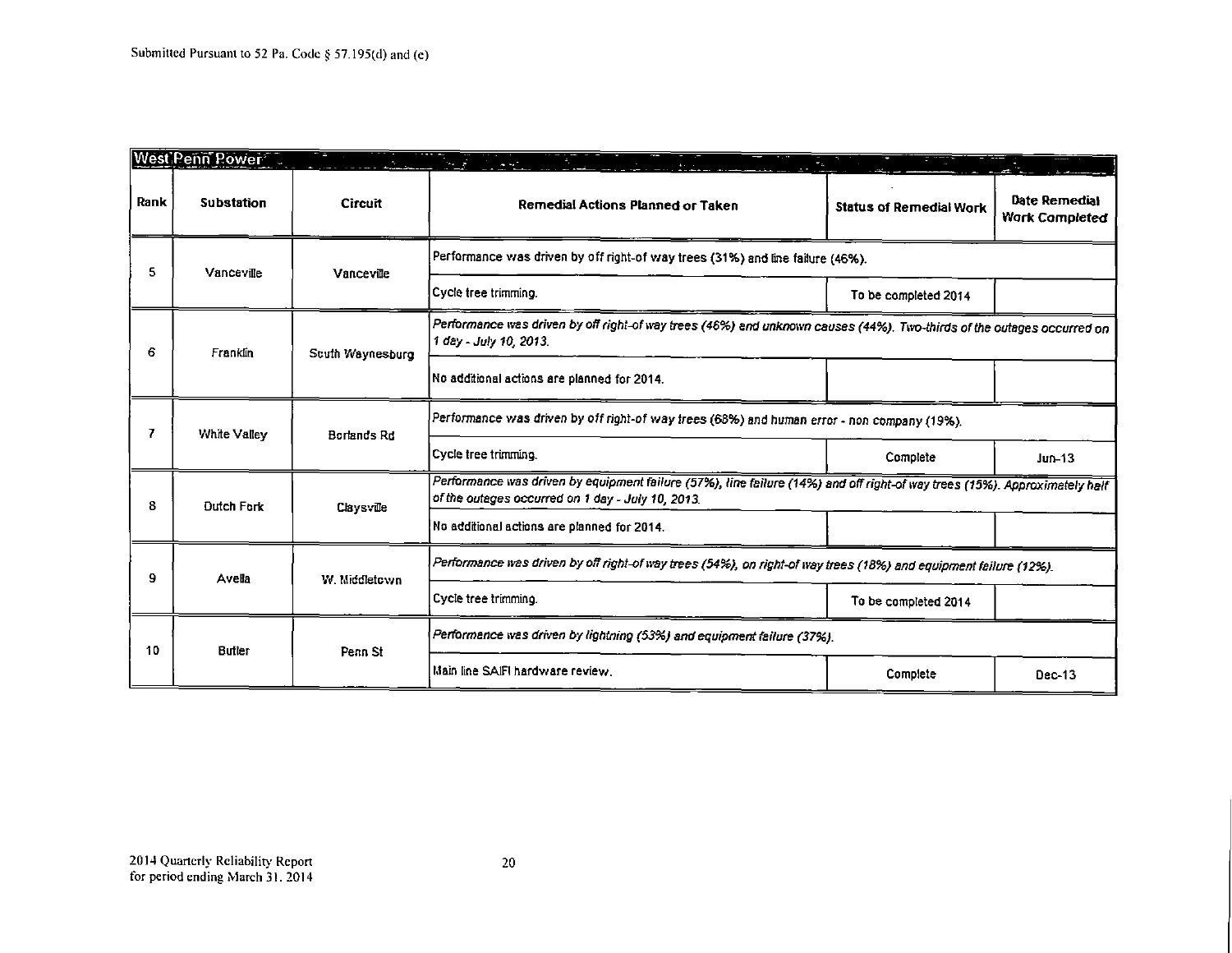$\mathcal{A}$ 

|      | West Penn Power   |                       |                                                                                                                                                                                                 |                                |                                        |  |
|------|-------------------|-----------------------|-------------------------------------------------------------------------------------------------------------------------------------------------------------------------------------------------|--------------------------------|----------------------------------------|--|
| Rank | <b>Substation</b> | Circuit               | Remedial Actions Planned or Taken                                                                                                                                                               | <b>Status of Remedial Work</b> | Date Remedial<br><b>Work Completed</b> |  |
| 11   | Howard            | Town                  | Performance was driven by off right-of way trees (91%).                                                                                                                                         |                                |                                        |  |
|      |                   |                       | Cycle tree trimming.                                                                                                                                                                            | Complete                       | Dec 12                                 |  |
|      |                   |                       | Performance was driven by off right-of way trees (54%) and vehicle (45%).                                                                                                                       |                                |                                        |  |
| 12   | Kittanning        | Cadogan               | Cycle tree trimming.<br>Complete                                                                                                                                                                | Dec-12                         |                                        |  |
|      |                   |                       | Main line tree and SAIFI hardware review.                                                                                                                                                       | Complete                       | Apr-14                                 |  |
| 13   |                   | Piney Fork<br>Gilhall | Ferformance was driven by line failure (54%) and forced outages (22%).                                                                                                                          |                                |                                        |  |
|      |                   |                       | Main line SAIFI hardware review.                                                                                                                                                                | Complete                       | $J$ ul-13                              |  |
| 14   | Harwick           | Harmar                | Performance was driven by equipment failure (65%) and unknown causes (18%).                                                                                                                     |                                |                                        |  |
|      |                   |                       | Cycle tree trimming.                                                                                                                                                                            | To be completed 2014           |                                        |  |
| 15   | Eastgate          | <b>Brooklane</b>      | Performance was driven by equipment and line failure (76%) and off right-of way trees (19%). Approximately two-thirds of<br>the outages occurred on 1 day during a minor storm on June 25, 2013 |                                |                                        |  |
|      |                   |                       | No additional actions are planned for 2014.                                                                                                                                                     |                                |                                        |  |
| 16   | Linden-Wash       | <b>Wylandville</b>    | Performance was driven by off right-of way trees (81%) and unknown causes (14%).                                                                                                                |                                |                                        |  |
|      |                   |                       | Circuit reviewed for main line hardware issues.                                                                                                                                                 | Complete                       | Dec-13                                 |  |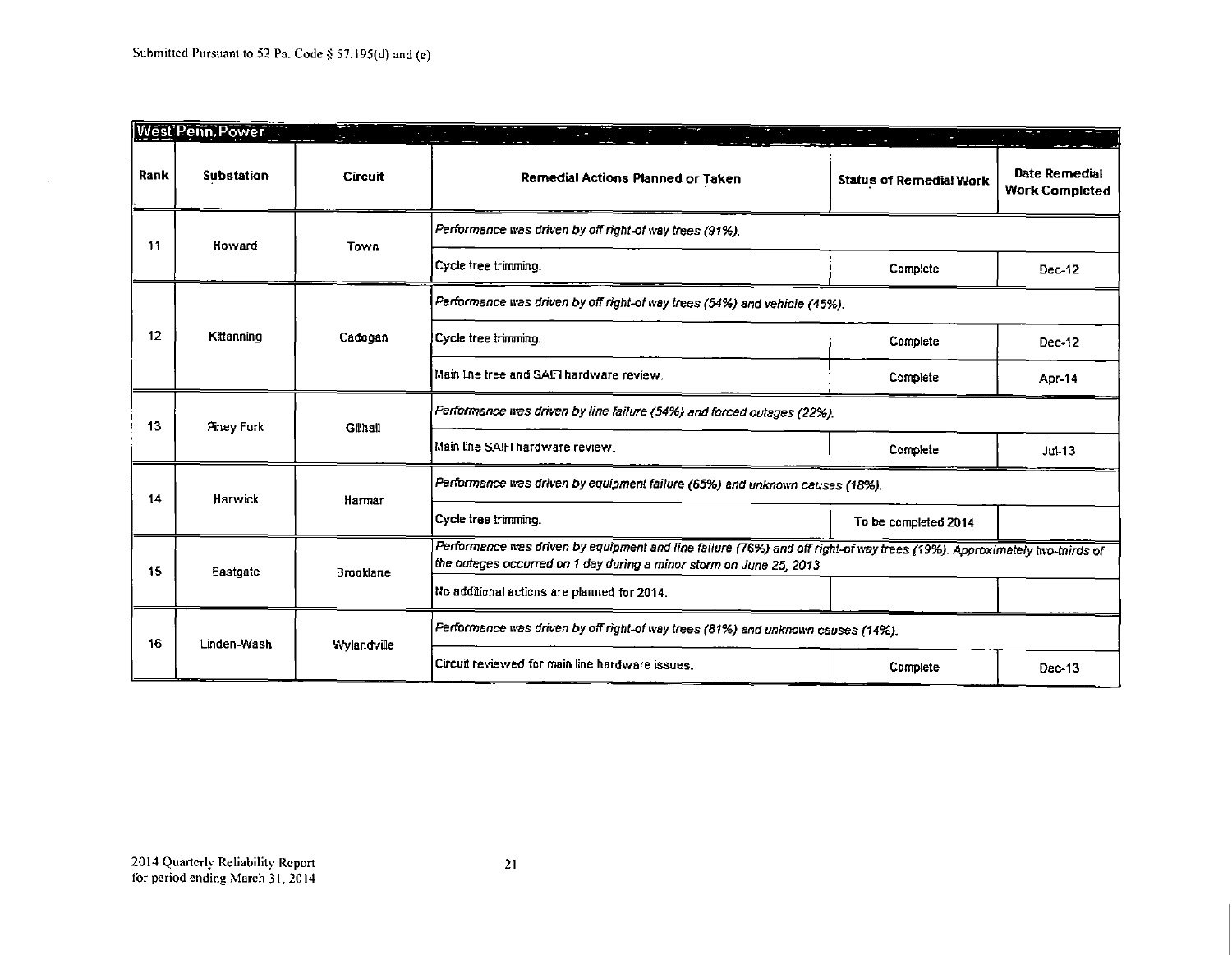|      | Wêst Penn Power   | $\sim 100$ km s $^{-1}$<br><b>START START</b> |                                                                                                                                       |                                |                                        |
|------|-------------------|-----------------------------------------------|---------------------------------------------------------------------------------------------------------------------------------------|--------------------------------|----------------------------------------|
| Rank | <b>Substation</b> | <b>Circuit</b>                                | Remedial Actions Planned or Taken                                                                                                     | <b>Status of Remedial Work</b> | Date Remedial<br><b>Work Completed</b> |
| 17   | Mcconnellsburg    | Harrisonville                                 | Performance was driven by off right-of way trees (47%), equipment failure (21%) and forced outages (23%).                             |                                |                                        |
|      |                   |                                               | Zone 1 circuit patrol                                                                                                                 | To be completed 2014           |                                        |
| 18   | Franklin          | West Waynesburg                               | Ferformance was driven by unknown outages (81%).                                                                                      |                                |                                        |
|      |                   |                                               | Zone 1 circuit patrol                                                                                                                 | To be completed 2014           |                                        |
| 19   | Robbins           | Greenock                                      | Performance was driven by off right-of way trees (87%).                                                                               |                                |                                        |
|      |                   |                                               | Zone 1 forestry review planned to note and correct any tree and<br> hardware issues.                                                  | Complete                       | Aug-13                                 |
| 20   |                   | St. Clair<br>Lesnett                          | Performance was driven by off right-of way trees (83%). Approximately two-thirds of the outages occurred on 1 day - July<br>10, 2013. |                                |                                        |
|      |                   |                                               | No additional actions are planned for 2014.                                                                                           |                                |                                        |
| 21   | North Washington  | Oklahoma                                      | Performance was driven by unknown (80%) and vehicle outages (18%).                                                                    |                                |                                        |
|      |                   |                                               | Main line tree and hardware review.                                                                                                   | Complete                       | $Jan-14$                               |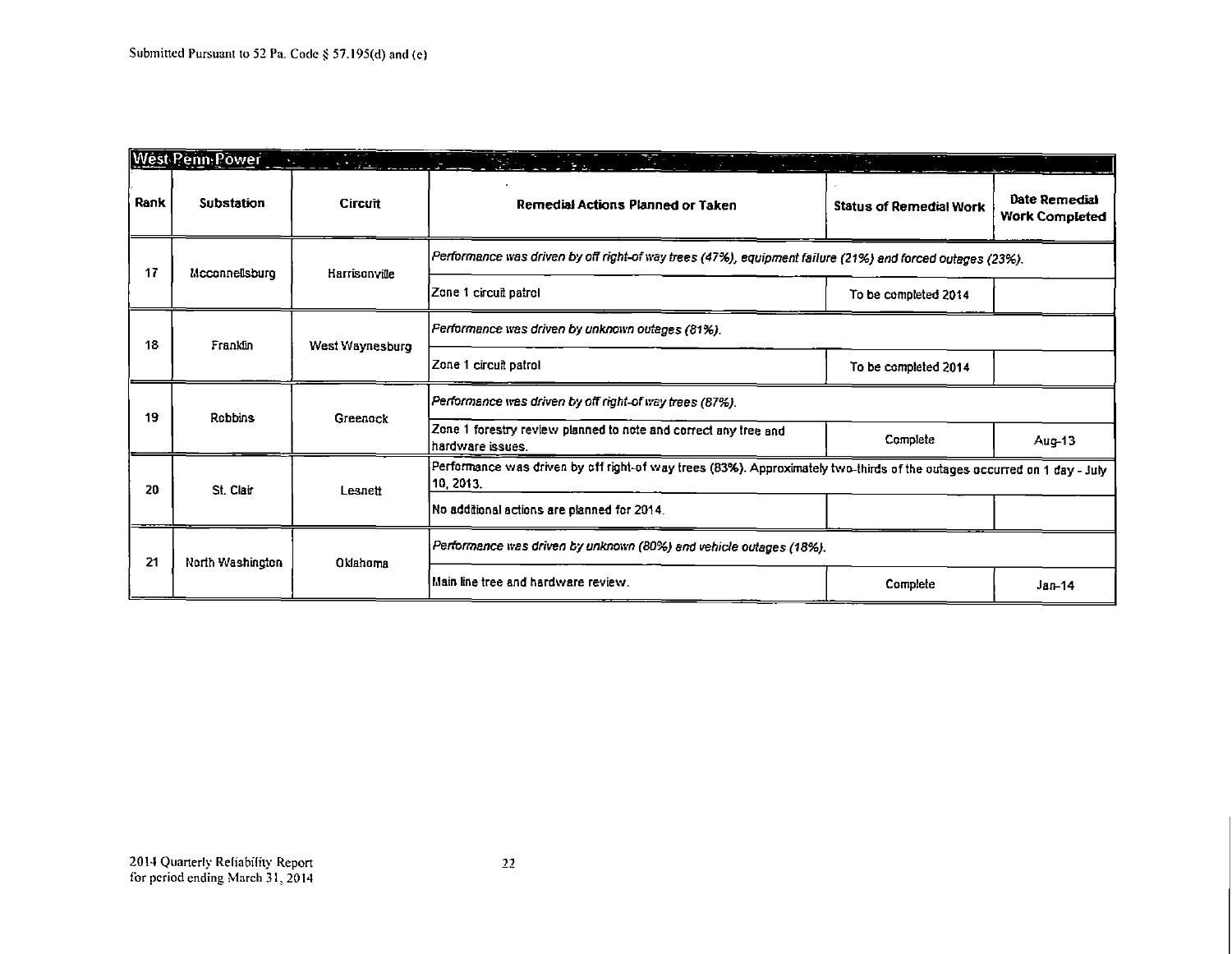$\overline{a}$ 

|      | ∥West Penn Power  |                                                                                                                                                                                                                      |                                                                                                                                                                          |                                |                                        |
|------|-------------------|----------------------------------------------------------------------------------------------------------------------------------------------------------------------------------------------------------------------|--------------------------------------------------------------------------------------------------------------------------------------------------------------------------|--------------------------------|----------------------------------------|
| Rank | <b>Substation</b> | <b>Circuit</b>                                                                                                                                                                                                       | Remedial Actions Planned or Taken                                                                                                                                        | <b>Status of Remedial Work</b> | Date Remedial<br><b>Work Completed</b> |
| 22   | Saltsburg         | Saltsburg                                                                                                                                                                                                            | Performance was driven by off right-of way trees (62%) and equipment failure (32%).                                                                                      |                                |                                        |
|      |                   |                                                                                                                                                                                                                      | Zone 1 forestry review planned to note and correct any tree and<br>hardware issues.                                                                                      | Complete                       | $Ju$ $+13$                             |
| 23   | Crossgates        | Peters Twp                                                                                                                                                                                                           | Performance was driven by off right-of way trees (86%).                                                                                                                  |                                |                                        |
|      |                   |                                                                                                                                                                                                                      | Zone 1 circuit patrol                                                                                                                                                    | To be completed 2014           |                                        |
| 24   | Howard            | <b>Jacksonville</b>                                                                                                                                                                                                  | Performance was driven by off right-of way trees (32%), unknown causes (38%) and line failure (28%).                                                                     |                                |                                        |
|      |                   |                                                                                                                                                                                                                      | Cycle tree trimming.                                                                                                                                                     | Complete                       | Dec-13                                 |
|      | Necessity         | Performance was driven by off right-of way trees (81%).<br>Circuit reviewed for main line hardware issues.<br>Complete<br>Ohiopyle<br>Main line SAIFI hardware review completed.<br>Complete<br>Cycle tree trimming. |                                                                                                                                                                          |                                |                                        |
| 25   |                   |                                                                                                                                                                                                                      |                                                                                                                                                                          | <b>Nov-12</b>                  |                                        |
|      |                   |                                                                                                                                                                                                                      |                                                                                                                                                                          | Dec-13                         |                                        |
|      |                   |                                                                                                                                                                                                                      |                                                                                                                                                                          | To be completed 2014           |                                        |
| 26   | Gordon            | Wolfdale                                                                                                                                                                                                             | Performance was driven by off right-of way trees (59%), line failure (12%) and equipment failure (12%). Almost half of the<br>outages occurred on 1 day - July 10, 2013. |                                |                                        |
|      |                   |                                                                                                                                                                                                                      | No additional actions are planned for 2014.                                                                                                                              |                                |                                        |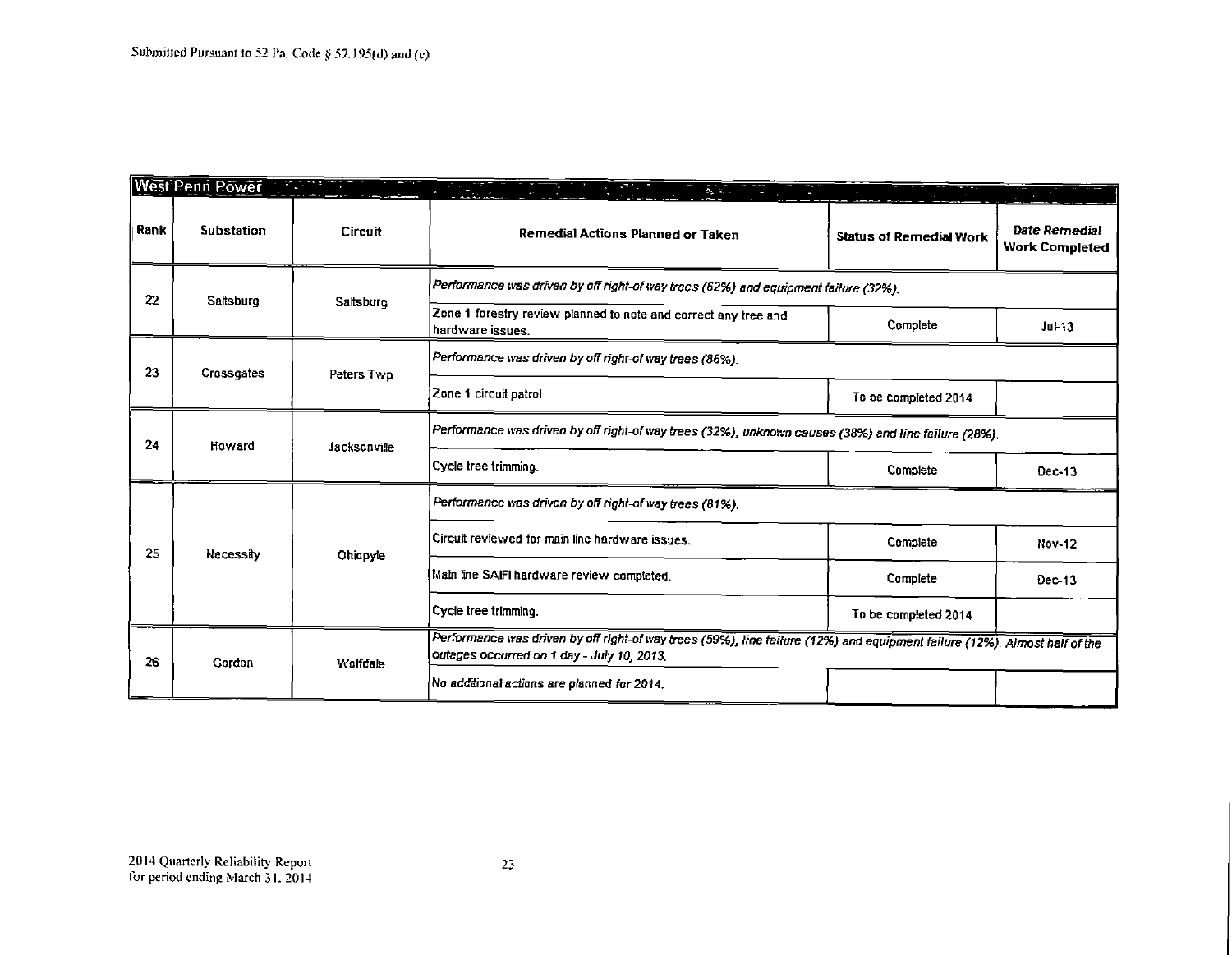|                   | West Penn Power |                  | RT C                                                                                                          | $\mathbf{r}$                   |                                               |
|-------------------|-----------------|------------------|---------------------------------------------------------------------------------------------------------------|--------------------------------|-----------------------------------------------|
| Rank              | Substation      | <b>Circuit</b>   | Remedial Actions Planned or Taken                                                                             | <b>Status of Remedial Work</b> | <b>Date Remedial</b><br><b>Work Completed</b> |
| 27<br>Carmichaels |                 |                  | Performance was driven by equipment failure (59%) and a bird (31%) causing a lockout.                         |                                |                                               |
|                   |                 | Carmichaels      | Zone 1 circuit patrol                                                                                         | To be completed 2014           |                                               |
| 28                | Atherton        | South Hills      | Performance was driven by equipment failure (48%) and human error non-company (22%).                          |                                |                                               |
|                   |                 |                  | Cycle tree trimming                                                                                           | Complete                       | <b>Apr-14</b>                                 |
| 29                | Sewickley       | Adamsburg        | Performance was driven by equipment failure (44%), lightning (18%) and off right-of way trees (14%).          |                                |                                               |
|                   |                 |                  | Investigate outages on the circuit and replace a substation recloser.                                         | Complete                       | Oct-13                                        |
| 30                | Murrycrest      | North Hills Road | Performance was driven by off right-of way trees (67%) and on right-of way trees (26%).                       |                                |                                               |
|                   |                 |                  | Cycle tree trimming                                                                                           | To be completed 2014           |                                               |
| 31                | Mateer          | Dime Rd          | Performance was driven by off right-of way trees (46%), on right-of way trees (23%) and unknown causes (17%). |                                |                                               |
|                   |                 |                  | Cycle tree trimming.                                                                                          | To be completed 2014           |                                               |
|                   |                 | Herman<br>Herman | Performance was driven by off right-of way trees (71%).                                                       |                                |                                               |
| 32                |                 |                  | On-cycle circuit inspection.                                                                                  | Complete                       | <b>Nov-13</b>                                 |
|                   |                 |                  | Cycle tree trimming                                                                                           | To be completed 2014           |                                               |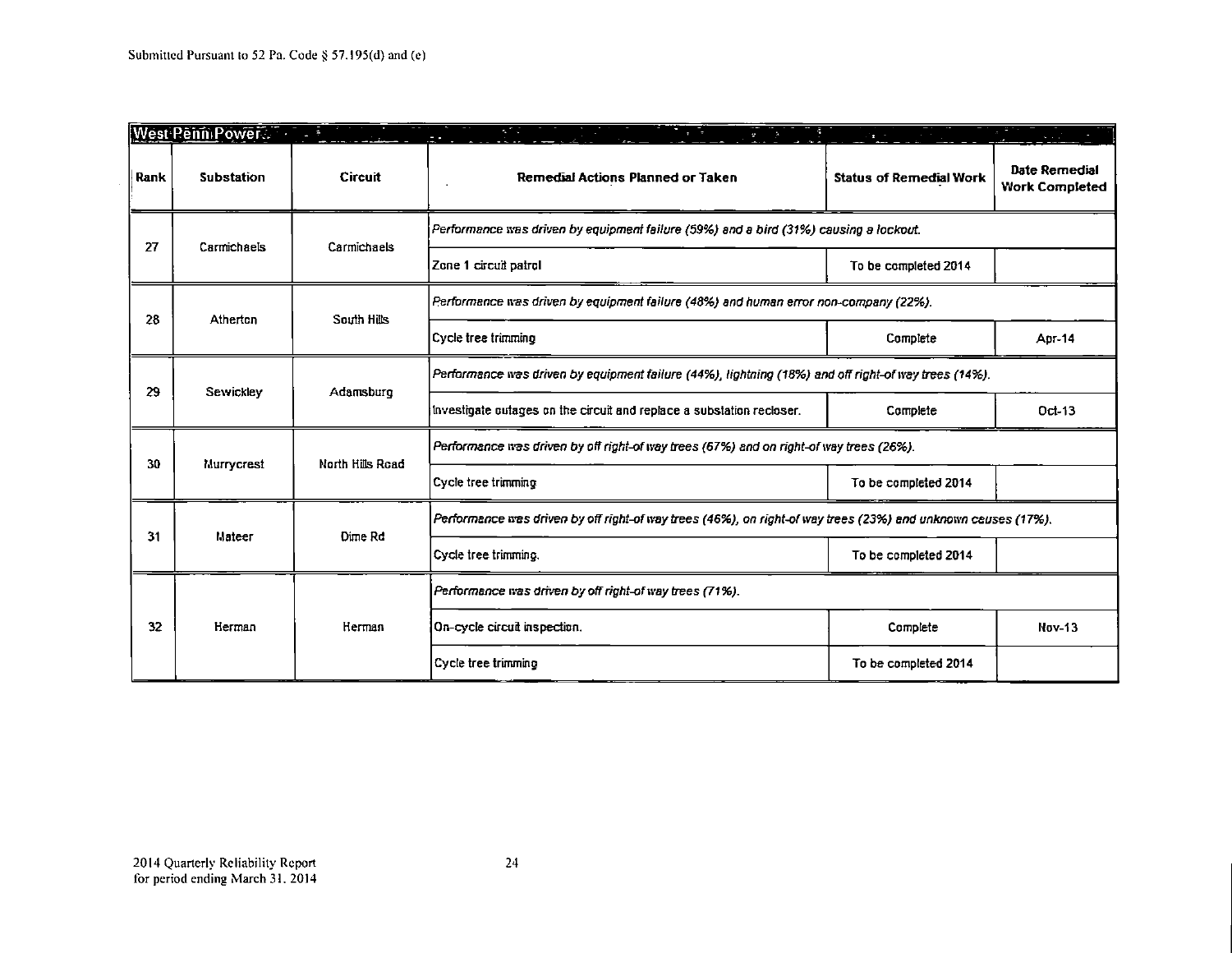$\sim$ 

|      | <b>West Penn Power</b> |                                  |                                                                                                                                           |                                | $\mathcal{L}$                          |
|------|------------------------|----------------------------------|-------------------------------------------------------------------------------------------------------------------------------------------|--------------------------------|----------------------------------------|
| Rank | Substation             | Circuit                          | Remedial Actions Planned or Taken                                                                                                         | <b>Status of Remedial Work</b> | Date Remedial<br><b>Work Completed</b> |
| 33   | Stahlstown             | Mansville                        | Performance was driven by off right-of way trees (73%) and on right-of way trees (16%).                                                   |                                |                                        |
|      |                        |                                  | Cycle tree trimming                                                                                                                       | Complete                       | Dec-12                                 |
|      |                        |                                  | Performance was driven by off right-of way trees (66%) and equipment failure (11%).                                                       |                                |                                        |
| 34   | <b>Bethlen</b>         | Darlington                       | Zone 1 danger tree work                                                                                                                   | Complete                       | Oct-12                                 |
|      |                        |                                  | Main line SAIFI hardware review.                                                                                                          | Complete                       | $Jun-13$                               |
|      |                        |                                  | Zone 1 circuit patrol                                                                                                                     | To be completed 2014           |                                        |
| 35   | Smith                  | Florence                         | Performance was driven by off right-of way trees (46%), on right-of way trees (11%), equipment failure (16%) and forced<br>outages (14%). |                                |                                        |
|      |                        |                                  | Main line tree and hardware review.                                                                                                       | Complete                       | <b>Apr-14</b>                          |
|      | North Washington       | Poke Run<br>Cycle tree trimming. | Performance was driven by off right-of way trees (63%) and unknown causes (36%).                                                          |                                |                                        |
| 36   |                        |                                  |                                                                                                                                           | Complete                       | $Dec-12$                               |
|      |                        |                                  | Main line tree and hardware review.                                                                                                       | Complete                       | Feb-14                                 |
| 37   |                        | White Valley<br>Export           | Performance was driven by off right-of way trees (52%) and line failure (28%).                                                            |                                |                                        |
|      |                        |                                  | Cycle tree trimming.                                                                                                                      | To be completed 2014           |                                        |
| 38   | Vestaburg              | Fredericktown                    | Performance was driven by line failure (76%) and forced outages (22%).                                                                    |                                |                                        |
|      |                        |                                  | Cycle tree trimming.                                                                                                                      | Complete                       | Dec-13                                 |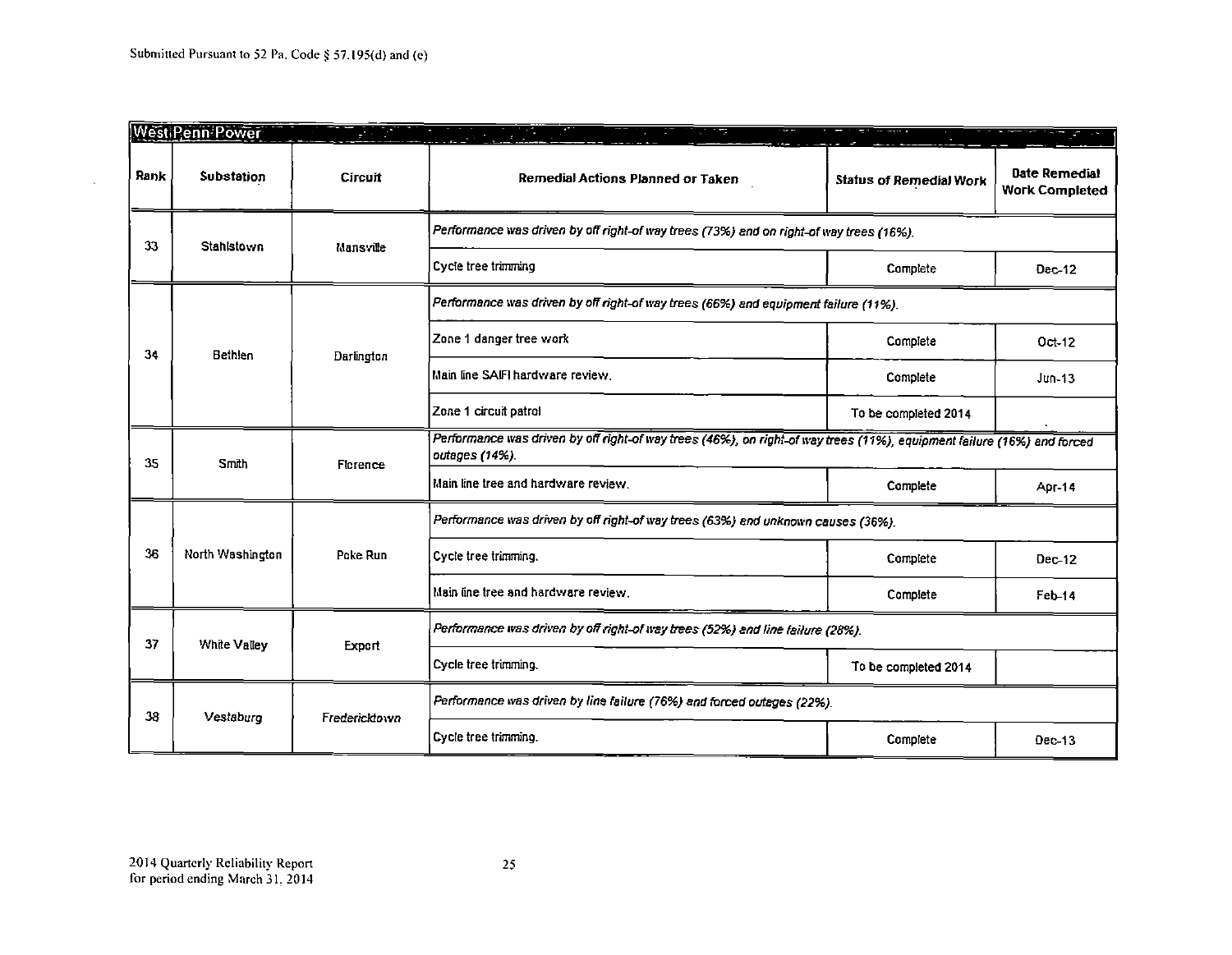$\mathcal{L}$ 

|      | <b>West Penn Power</b> | t,                                           | <u>ris, in hele in mode</u>                                                                                                                    |                                |                                        |
|------|------------------------|----------------------------------------------|------------------------------------------------------------------------------------------------------------------------------------------------|--------------------------------|----------------------------------------|
| Rank | Substation             | <b>Circuit</b>                               | Remedial Actions Planned or Taken                                                                                                              | <b>Status of Remedial Work</b> | Date Remedial<br><b>Work Completed</b> |
| 39   | Frazier                | Wickhaven                                    | Performance was driven by off right-of way trees (74%) and vehicle (24%).                                                                      |                                |                                        |
|      |                        |                                              | Cycle tree trimming.                                                                                                                           | Complete                       | Dec-12                                 |
| 40   | <b>North Union</b>     | Gallatin                                     | Ferformance was driven by equipment failure (75%) and vehicle (16%).                                                                           |                                |                                        |
|      |                        |                                              | Cycle tree trimmino.                                                                                                                           | Complete                       | Mar-13                                 |
|      | White Valley           | Congruity                                    | 17% of the CMI was due to equipment failure, 29% due to line failure, 21% due to non-preventable trees and 23% due to<br>unknown causes.       |                                |                                        |
|      |                        |                                              | Cycle tree trimming.                                                                                                                           | To be completed 2014           |                                        |
|      | Yukon<br>Smithton      |                                              | 38% of the CMI was due to non-preventable trees and 38% due to damage caused by vehicles.                                                      |                                |                                        |
|      |                        |                                              | Cycle tree trimming.                                                                                                                           | To be completed 2014           |                                        |
|      |                        | Roundhill                                    | 20% of the CMI was due to equipment failure, 15% due to forced outage, 14% due to line failure and 39% was due to non-<br>l preventable trees. |                                |                                        |
|      | Roundhill              | Cycle tree trimming.<br>To be completed 2014 |                                                                                                                                                |                                |                                        |

 $\omega$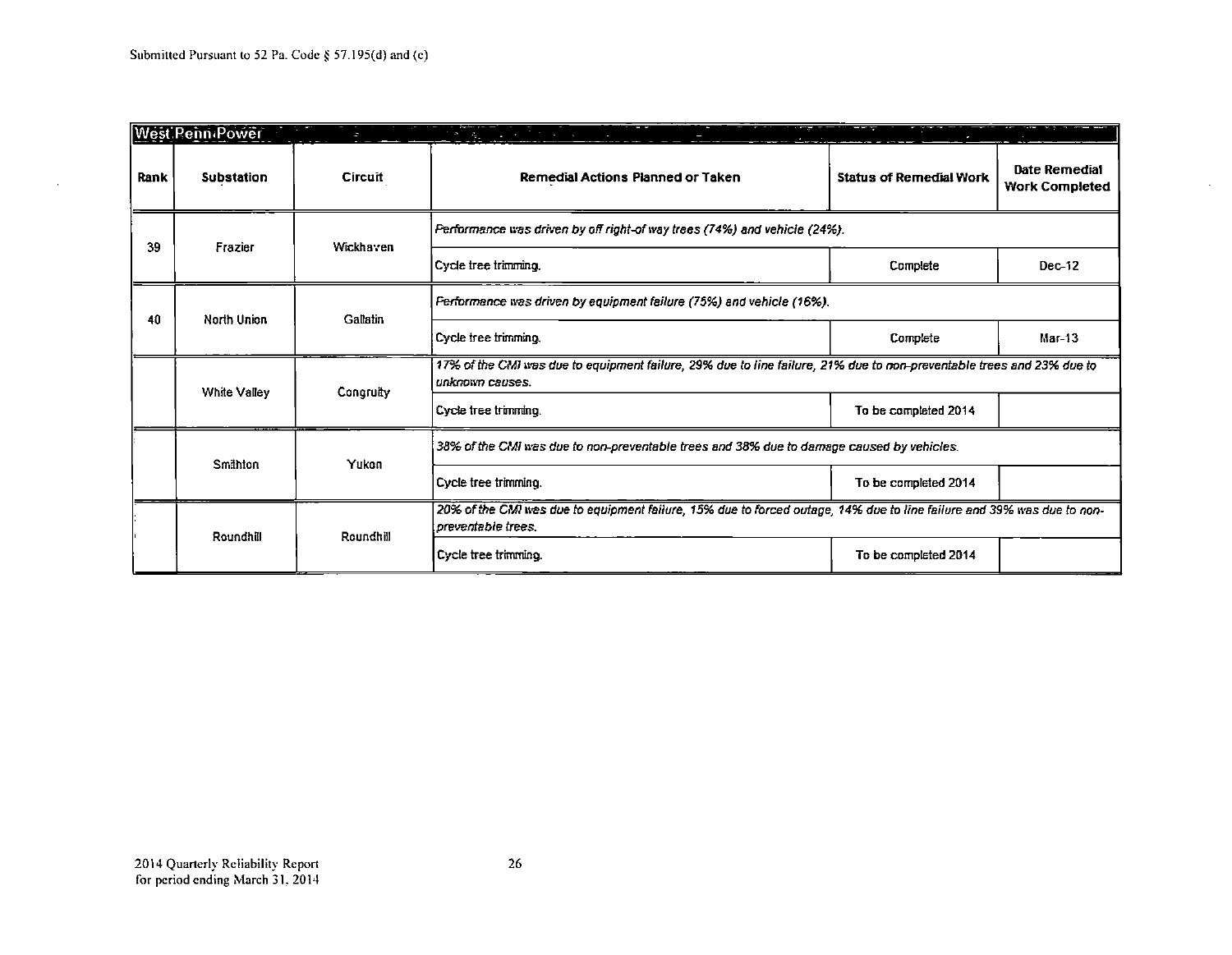$\hat{\mathcal{L}}$ 

# **ATTACHMENT C**

# **West Penn Power's Compliance with Terms of the July 20, 2006 Reliability Settlement**

# **RECEIVED**

# APR 3 0 2014

PA PUBLIC UTILITY COMMISSION SECRETARY'S BUREAU

 $\sim$   $\sim$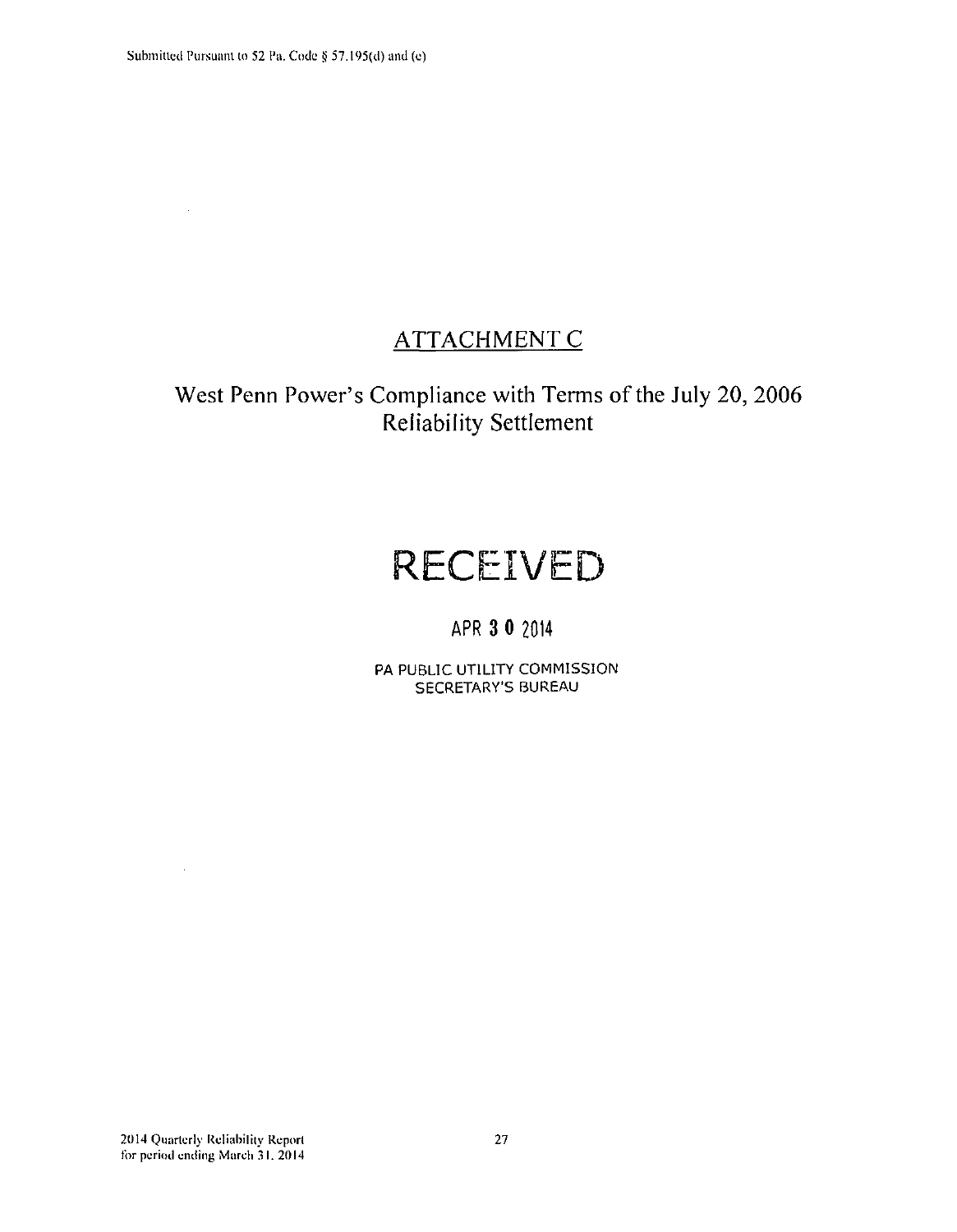| <b>Item</b>    | Description.                                                                                                                                                                                                                                                                                                                                                                                                                                                                                                                                                                                                                                                                                                                                                                                      | <b>Compliance Status</b> |
|----------------|---------------------------------------------------------------------------------------------------------------------------------------------------------------------------------------------------------------------------------------------------------------------------------------------------------------------------------------------------------------------------------------------------------------------------------------------------------------------------------------------------------------------------------------------------------------------------------------------------------------------------------------------------------------------------------------------------------------------------------------------------------------------------------------------------|--------------------------|
| 2a.            | Allegheny Power will make adjustments to its vegetation maintenance practices to<br>reduce its rights-of-way clearing cycle to no longer than four years from [2005] through<br>2008 and will use the four-year cycle results to test the effectiveness of this approach.<br>Allegheny Power reserves the right to change the cycle length after 2008 (after<br>discussing with the parties) if another method with the cycle of more than four years<br>appears more effective at managing its rights of way. Allegheny power will also make<br>adjustments to its existing program to allow more focus on off-right-of-way danger<br>trees.                                                                                                                                                     | Commitment completed.    |
| 2 <sub>b</sub> | Allegheny Power will maintain its 12-year inspection cycle for distribution and<br>subtransmission wood poles and overhead facilities in a manner consistent with standard<br>industry practices. These inspections will include visual inspections of the pole, the<br>materials and equipment contained thereon from the ground line to the top of the pole,<br>hammer soundings, borings, excavation and treatment of pole.<br>In addition, Allegheny Power will commit to performing amid-cycle visual inspection<br>of the pole and any material and equipment contained thereon, from the ground line to<br>the pole top, incorporating reliability performance and performance of the materials and<br>equipment into the prioritization of performing the mid-cycle inspections.          | Commitment implemented.  |
| 2c.            | Allegheny Power has committed to undertake a line workforce study that is to determine<br>how many line workers should be hired to proactively prepare for anticipated<br>retirements, to determine the optimal locations for line workers, to determine<br>appropriate work shifts to reduce overtime, and to increase the effectiveness of its<br>operations. Allegheny Power agrees to also study its substation workforce with the goal<br>of estimating future staffing needs, preparing for anticipated retirements, determining<br>the optimal locations and work shifts, and increasing the effectiveness of operations.<br>The line and substation workforce study will be provide to the active parties and<br>Allegheny Power will meet with them to discuss the results of the study. | Commitment completed.    |
| 3.             | Allegheny Power will provide the Parties copies of all reliability-related reports filed<br>with the PUC under 52 Pa. Code $\S$ 57.195 and any additional documents that may be<br>required under 52 Pa. Code § 57.194(h)(1).<br>In addition, as part of its quarterly reliability reports, Allegheny Power will include a<br>section reporting on its compliance with the terms of this settlement.                                                                                                                                                                                                                                                                                                                                                                                              | Commitment completed.    |
| 4a.<br>$1 - 3$ | Allegheny Power will meet semi-annually with PREA/AEC and local cooperative staff<br>to address reliability and other issues. Meetings will include the following topics:<br>Discussion of most recent outages at PREA/AEC delivery points<br>$\mathbf{D}$<br>Identification and mutual agreement of Delivery Points that serve critical<br>2)<br>services/customers (identified as those which directly affect public safety)<br>Discussion of performance on the five "worst performing" Delivery Points,<br>3)<br>including outage details and determination if corrective action is warranted<br>and development of any appropriate corrective action plan to be completed in<br>a reasonable period of time.                                                                                 | Commitment implemented.  |

 $\sim 10^{-11}$ 

 $\sim 10^{11}$ 

 $\mathcal{A}^{\mathcal{A}}$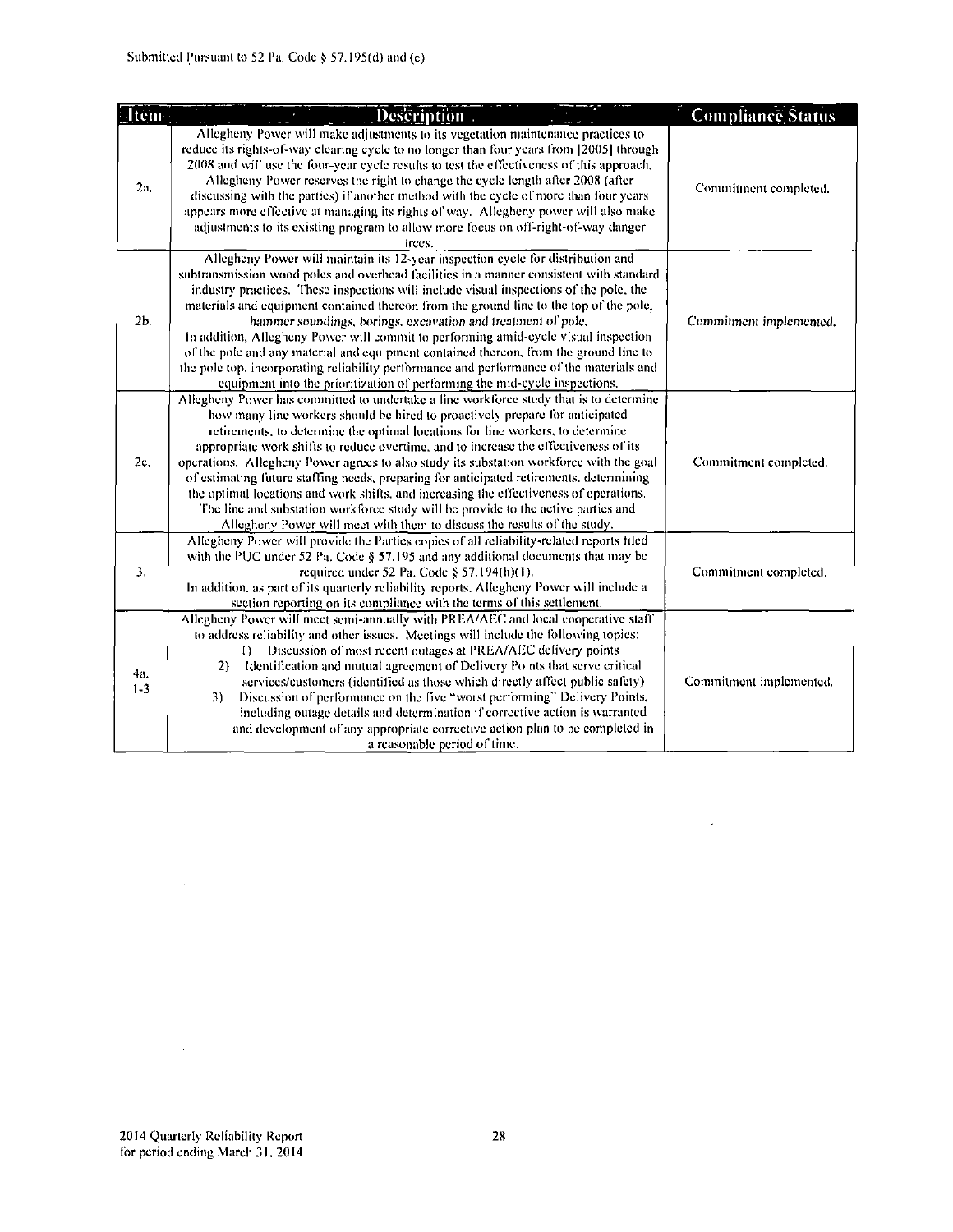#### **BEFORE THE PENNSYLVANIA PUBLIC UTILITY COMMISSION**

**1st Quarter 2014 Reliability Report - West**   $\mathbf{r}$ **Penn Power Company**   $\ddot{\cdot}$ 



APR 3 0 2014

#### **CERTIFICATE OF SERVICE**

PA PUBLIC UTILITY COMMISSION SECRETARY'S BUREAU

I hereby certify that I have this day served a true and correct copy of the foregoing document upon the individuals listed below, in accordance with the requirements of 52 Pa. Code § 1.54 (relating to service by a participant).

Service by first class mail, as follows:

John R. Evans Office of Small Business Advocate Suite 1102, Commerce Building 300 North Second Street Harrisburg, PA 17101

David Dulick Pennsylvania Rural Electric Association 212 Locust Street, 2<sup>nd</sup> Floor Harrisburg, PA 17101

Tanya McCloskey Office of Consumer Advocate 555 Walnut Street 5<sup>th</sup> Floor Forum Place Harrisburg, PA 17101-1923

Scott Rubin Utility Workers Union of America 333 Oak Lane Bloomsburg, PA 17815-2036

Dated: April 30, 2014

Uni L'Iresen) (am

Attorney No. 207742 FirstEnergy Service Company 2800 Pottsville Pike P.O. Box 16001 Reading, Pennsylvania 19612-600 (610) 921-6203 tgiesler@firstenergycorp.com

Counsel for West Penn Power Company